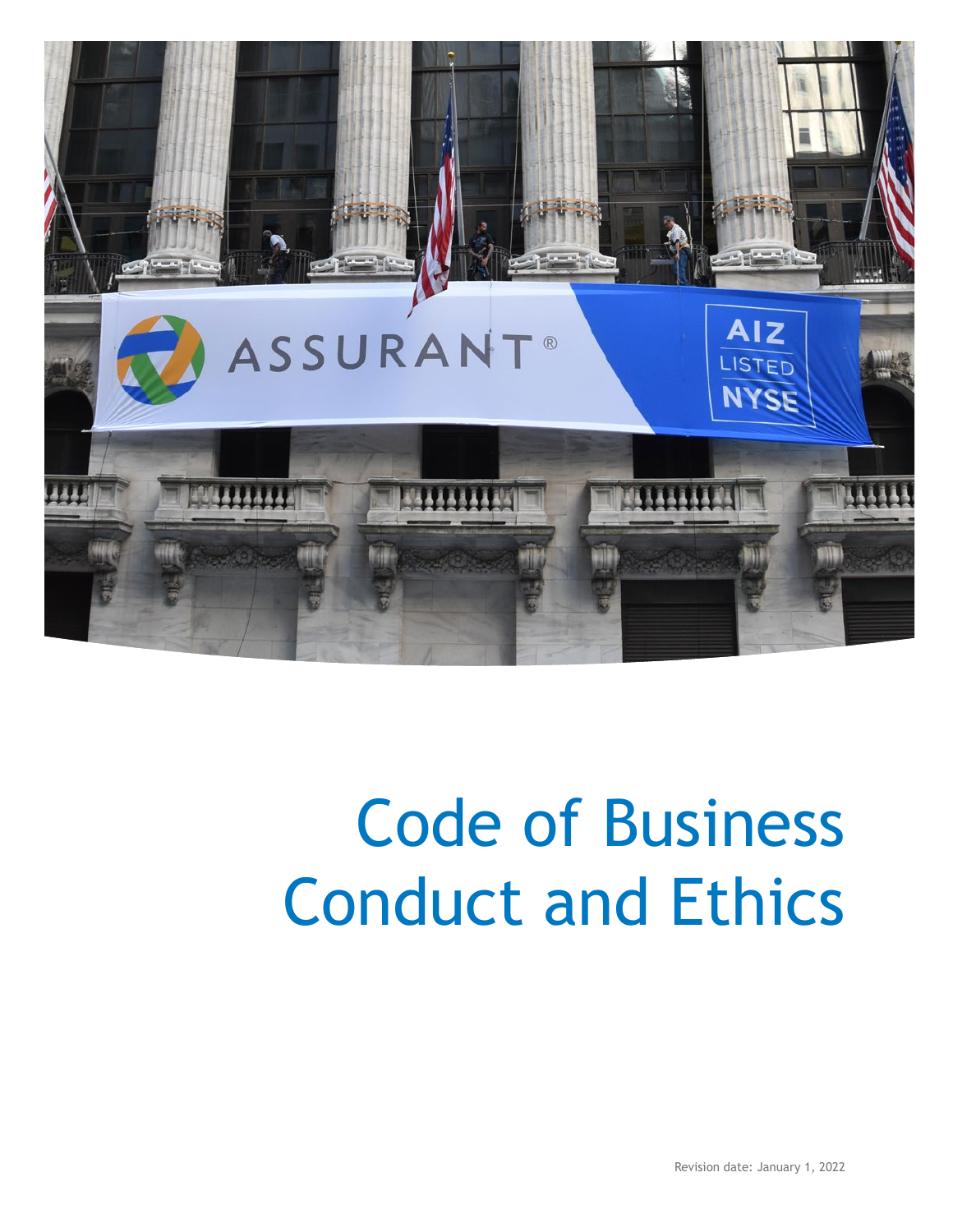#### Code of Business Conduct and Ethics

Assurant is a global company made up of over 14,000 diverse voices that live true to Assurant's values. We do the right thing, even when it's hard.

Every day, we strive to raise the bar on what it means to do business honestly and ethically, and it's our commitment to do so with each other, our business partners and our customers. Our Code of Business Conduct and Ethics provides a framework to make that happen. It's our shared commitment to operate with integrity and act ethically.

# A Message From Our President and CEO

Dear colleagues,

We have high standards at Assurant. Nowhere is this more evident than our expectations for ethical conduct by our employees throughout our company. Our conduct is at the core of our culture, rooted in our



uncompromising values — **COMMON SENSE**, **COMMON DECENCY**, **UNCOMMON THINKING**, **UNCOMMON RESULTS**. By living these values, we're building a culture based on trust and respect and solving tough challenges with integrity  $-$  all with a mission to make life better for our customers and the communities in which we work.

An essential part of our commitment to supporting, protecting, and providing services that put people first is earning trust. Our customers, employees, shareholders, and anyone else who interacts with Assurant must be able to trust that we'll always operate with the highest ethical standards  $-$  that we'll do the right thing, every time. Our Code of Ethics unites us. It guides our decision-making and aligns us in how we'll interact with one another and our customers to demonstrate our shared belief in relentlessly building a better future.

There's no one better positioned to help us stay consistent and true to our values than you. This Code of Ethics will help you become familiar with the policies and principles that define how we do business and help you make decisions consistent with them. Every employee is expected to read and understand our Code of Ethics to ensure that your day-to-day actions and decisions proudly reflect the values of Assurant. And you must seek out answers to questions when you have them and Speak Up when you've observed potential violations of our Code of Ethics.

I ask each of you to join me in making a personal commitment to living our values and abiding by our Code of Ethics in everything we do. This will not only promote the success of our company but also allow us to share a sense of pride every day in working for Assurant.

Veill Cemming

Keith Demmings President and Chief Executive Officer

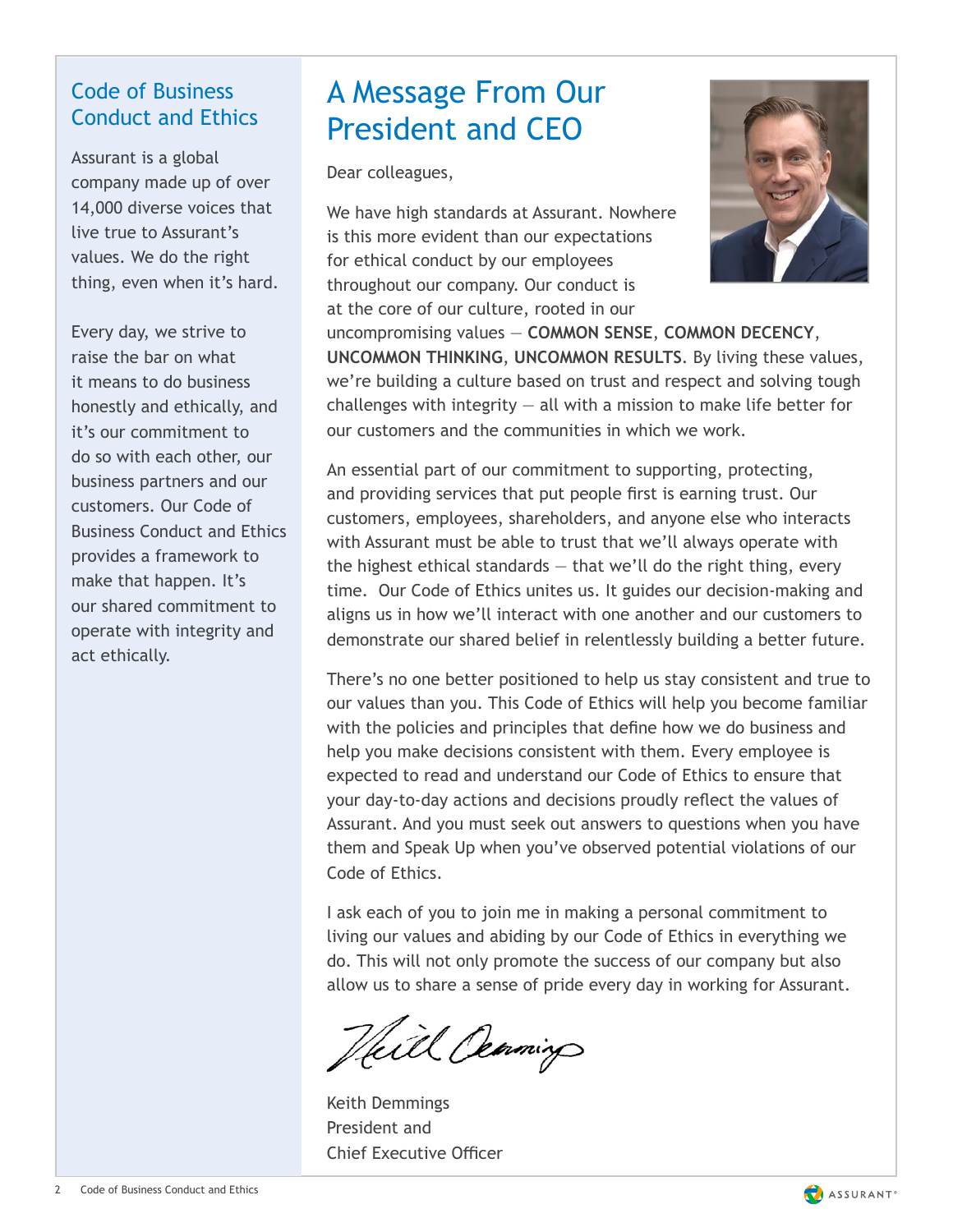## Our Core Principles

#### Our Values and Code Purpose

- Know and comply with the Code of Business Conduct and Ethics and speak up if we have concerns or suspect violations.
- Comply with all applicable laws, rules and regulations, and policies in all jurisdictions where we do business and deal with potential violations decisively.

#### Our Commitment to Doing the Right Thing

- Practice sound ethical decision-making and take actions that will preserve an ethical workplace.
- Be fair in our employment practices and prioritize doing right by our employees.
- Communicate honestly, transparently, accurately and with positive intent.

#### Commitment to Our People

- Treat others with dignity and respect our diversity of cultures, backgrounds, experiences and thought.
- Maintain a safe, secure and respectful work environment. Do our part to promote a safe workplace and report any activity that can pose a threat to others.

#### Commitment to Assurant and Our **Shareholders**

- Protect all company assets  $-$  our physical assets, financial assets, technology and information assets, intellectual property and business relationships.
- Maintain integrity in personal investment activities ensuring they don't conflict with Assurant or client interests and aren't made with knowledge of material nonpublic information relating to the investment.
- Recognize that offering, giving, soliciting or

receiving anything of value that is intended to give, or appears to give, an improper business advantage or benefit is not allowed.

- Avoid conflicts of interest inside and outside of the workplace.
- Communicate responsibly. Seek authorization to speak on behalf of the company and use good judgment on social media.

#### Commitment to Our Partners and **Customers**

- Ensure ethical business practices. Always deal fairly and in good faith and never take unfair advantage of anyone through manipulation, concealment or abuse of privileged information.
- Maintain customer privacy by safeguarding their information and only use it in the manner permitted.
- Take care not to offer, promise, make or authorize the giving of anything of value to a government official directly or indirectly.
- Provide full, fair, accurate, timely and understandable disclosure in the reports and documents we file with or submit to regulators, government officials and auditors, and in our other public communications.

#### Commitment to Social Responsibility

- Recognize our responsibility as a global citizen. When or where we feel comfortable, give back to the communities where we work and live, and do our part to reduce the environmental impact of our business decisions and operations.
- Make sure political activities and charitable contributions comply with applicable laws, regulations and Assurant policies.

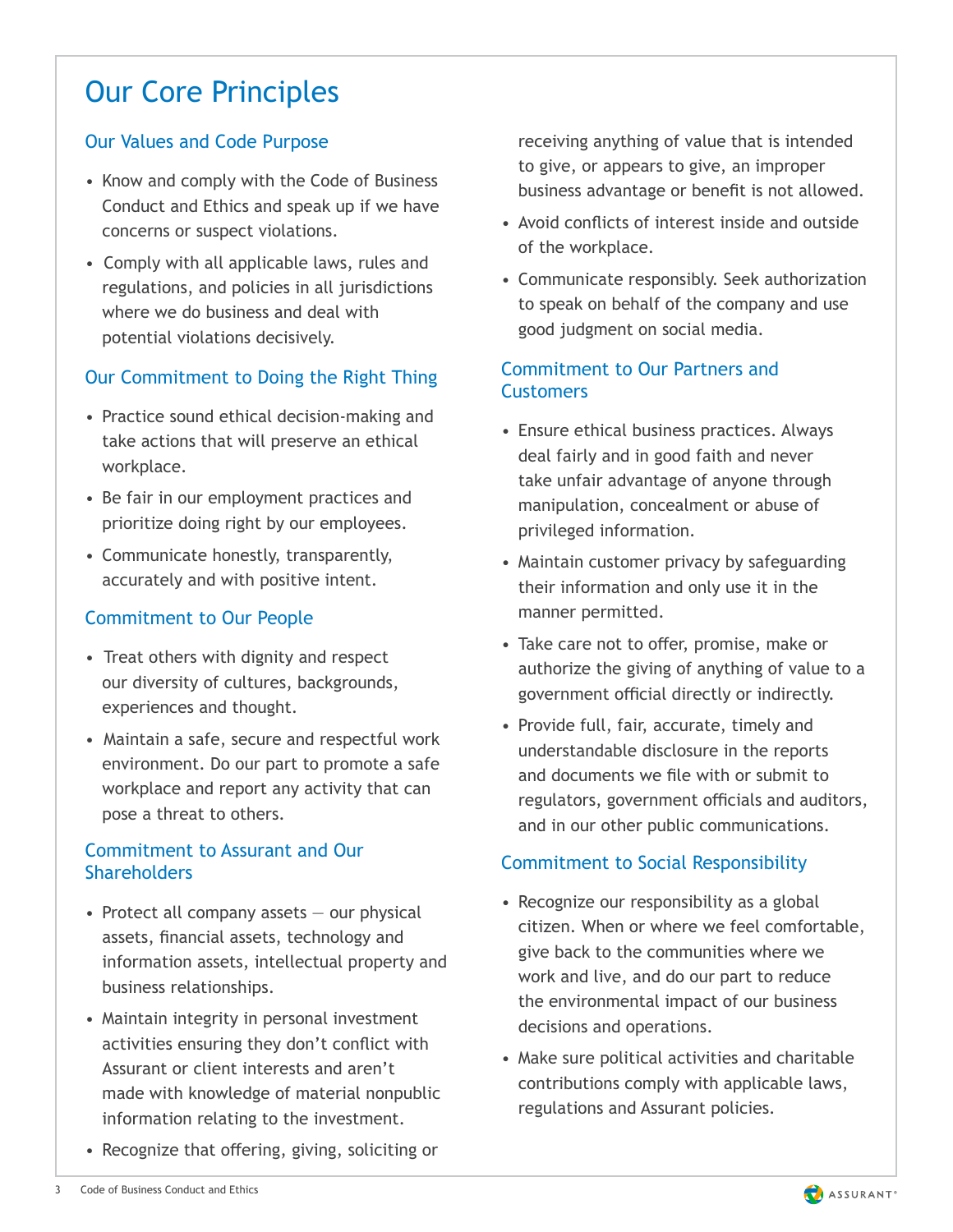### Table of Contents

#### Our Values and Code Purpose

#### Our Commitment to Doing the Right Thing

#### Commitment to Our People

### Commitment to Assurant and Our Shareholders

#### Commitment to Our Partners and Customers

### Commitment to Social Responsibility

#### Additional Resources

|--|

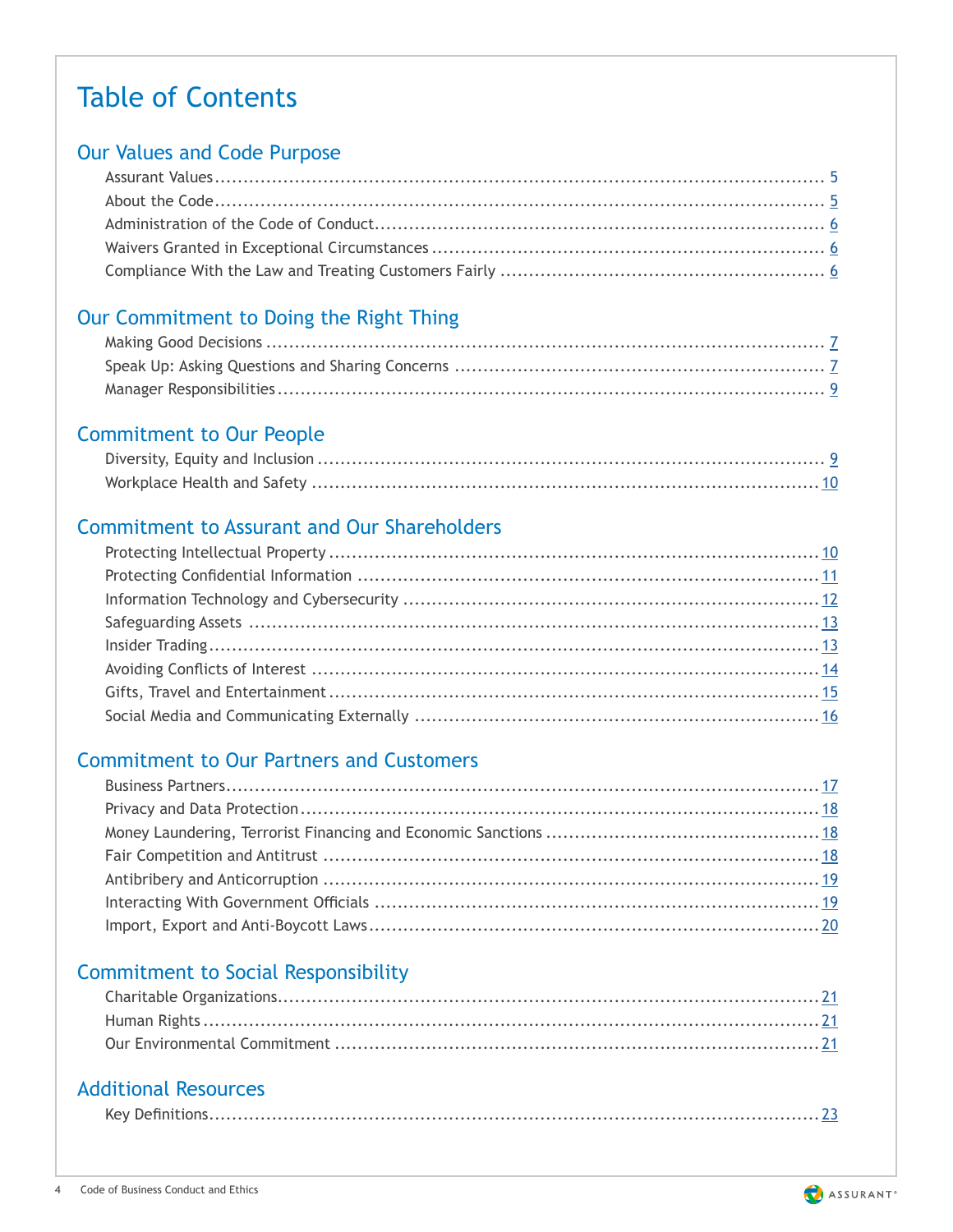### <span id="page-4-0"></span>Our Values and Code Purpose

Our values guide the way we support our customers and work with one another. They're the lasting principles that we use to do business with integrity and win trust every day.

#### Our Uncompromising Values

**COMMON SENSE** - We seek simple, straightforward solutions that help life run smoothly for the clients and consumers we serve.

**COMMON DECENCY** - We act with integrity. We treat others with respect. We're honest, transparent, and committed to doing the right thing.

**UNCOMMON THINKING** - We're never satisfied with the status quo. We seek diverse perspectives and thrive on challenge. We believe there's always a way to build upon our successes.

**UNCOMMON RESULTS** - We focus on actionable solutions that deliver measurable results. We approach each challenge with a sense of urgency, striving to exceed every expectation.

#### About the Code

All who work for, or on behalf of, Assurant have a duty to demonstrate the highest standards of business conduct and integrity. Our Code of Business Conduct and Ethics, also known as our "Code" or "Code of Conduct", applies to employees, officers and directors of Assurant. In general, consultants, agents and contract or temporary workers are expected to follow the underlying principles of the code as well as the Supplier Code of Conduct.

Throughout the code, you'll find information, links to definitions of key terms, Q&As and links to related policies to guide you in making ethical decisions. What you won't find is the answer to every question you may face at work or every related policy. In the absence of a specific policy, you have a responsibility to use good judgment, comply with the spirit of the code and seek help from your manager, a member of the People Organization or the Ethics Office if you have any questions or concerns.

#### **You are empowered.**

**Y**ou can deliver great customer and employee experiences, knowing that Assurant supports you in doing the right thing and conducting business with integrity.



#### You have responsibility. The You have help. The You have a voice.

You play a critical role in ensuring that Assurant is a great place to work and in protecting our culture, our reputation and our brand.



If you're unsure of what to do in a situation, you have resources available to you, including Assurant policies, the People Organization, the Code of Conduct, and the Ethics and Compliance Helpline.

When you believe something isn't right, you can speak up and share your concerns, knowing that Assurant wants to hear them and doesn't tolerate retaliation against employees.

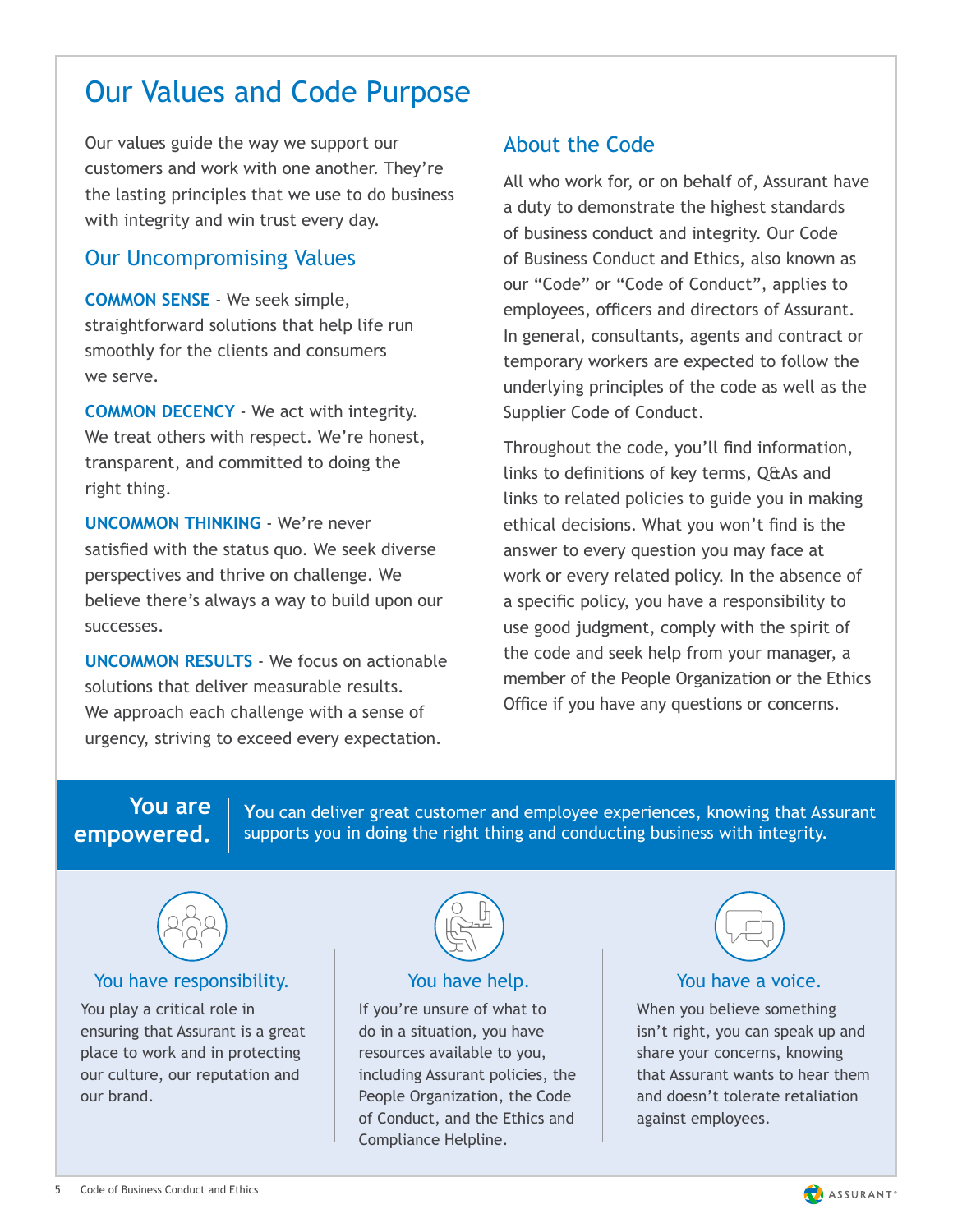#### <span id="page-5-0"></span>Administration of the Code of Conduct

Our code, which is administered by the Ethics Office, is a living document that should serve as our first-line resource for ethical decisionmaking. Note that the code and some related documents have been translated into those languages applicable to Assurant's operations.

#### Waivers Granted in Exceptional **Circumstances**

The Ethics Office may provide interpretations of the code, in consultation with the global Chief Ethics and Compliance Officer or the Chief Legal Officer, where appropriate. Waivers or exceptions to the code will be granted only under exceptional circumstances. All waivers or exceptions require prior written approval by your manager and the global Chief Ethics and Compliance Officer. Only the Assurant board of directors may grant waivers of compliance with the code to the Chief Executive Officer, Principal Financial Officer and Controller or Principal Accounting Officer, or persons performing similar functions. Any such waivers that are granted will be disclosed promptly and in accordance with all applicable laws and regulations, including those of the Securities and Exchange Commission and the New York Stock Exchange. The code doesn't create any rights to continued employment and isn't an employment contract.

#### Compliance With the Law and Treating Customers Fairly

Assurant operates in a highly regulated environment. Being aware of, and complying with, the laws and regulations under which we operate is not only a critical part of our business, but also fundamental to who we are. Remember that it is important to comply with not just the letter, but also the spirit and intent, of the law. Violating the law or engaging in unfair, deceptive and abusive acts or practices may weaken customer or general public confidence and put our reputation at risk, and can result in regulator criticism, legal action, fines and penalties, and other negative repercussions for Assurant.



As an employee, you're expected to know and comply with the laws and regulations that apply to you and, if

you ever have questions, to contact your Compliance Officer, the Ethics Office or a member of the People Organization for help. Violations of company policy, this code, or the law may result in appropriate disciplinary action, up to and including termination.

#### Q&A

- **Q: The different laws are so complicated and cover so many different areas. How can I be sure that I won't violate some little technicality? How am I supposed to understand it all? I'm not a lawyer.**
- **A:** Don't abandon your own judgment. If something seems intuitively wrong to you, ask before acting. You also have an obligation to understand the finer points of the rules governing your job. Don't hesitate to contact the Ethics Office or the compliance or legal departments if you need clarification of the laws or of our standards and policies.

### Our Commitment to Doing the Right Thing

Our success depends on the quality of the decisions that we make every day. Before each

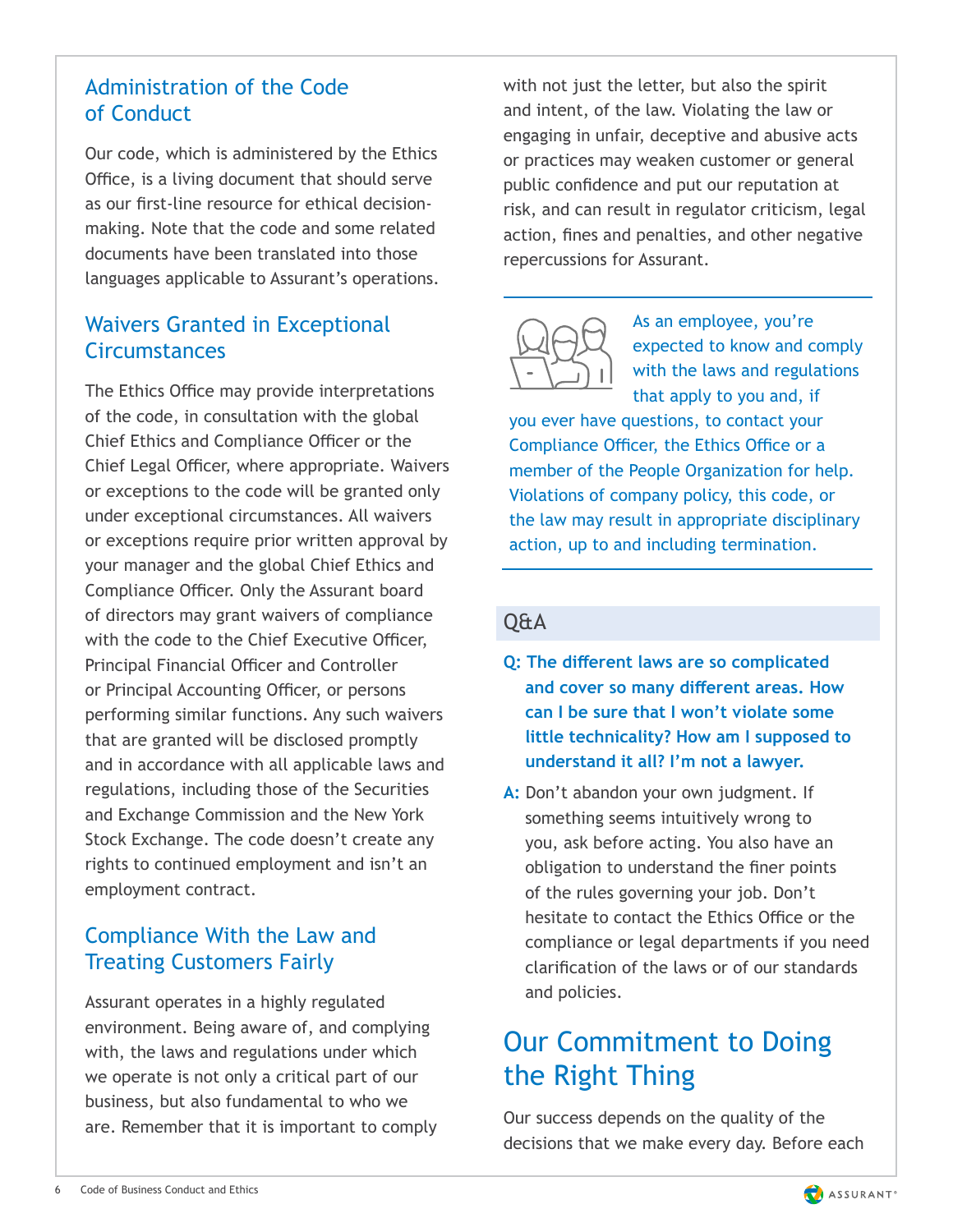<span id="page-6-0"></span>decision that we make as employees, officers and directors of Assurant, we should consider the impact that our actions will have on each other, our customers, our business partners, the broader society and Assurant.

#### Making Good Decisions

Not all situations you encounter are straightforward — how do you make the best choice when facing difficult or unclear circumstances? How do you navigate ethical dilemmas? While the code won't tell you exactly what to do in every situation, it serves as a guide to help you make good decisions and navigate complex situations where the answer might not always be clear.

**Ask yourself the following questions**:

- Is the potential decision consistent with Assurant values and our code?
- Do I have enough information to make a decision?
- Would I feel comfortable explaining my decision to my family? Am I willing to be held accountable to it?

If the answer to any of these questions is "no," or you're not sure, seek guidance before taking action.

**If you're ever unsure about what to do, ask yourself the following questions to help determine the best way to proceed.**



#### Speak Up: Asking Questions and Sharing Concerns

You have the power to make a difference. There may be times when you see something that doesn't align with who we are as a company and our values and, in those situations, you must speak up. Whether it's asking a question for guidance or reporting a concern, know that you have resources to help. We're committed to providing a prompt, reliable and fair process

for identifying and appropriately addressing any misconduct by our employees or others acting on our behalf.

We each have a responsibility to speak up if we see or know of any actions that might violate our code, internal policies, or any law or regulation. Nothing in this code prevents you from reporting potential violations of law to relevant government officials.

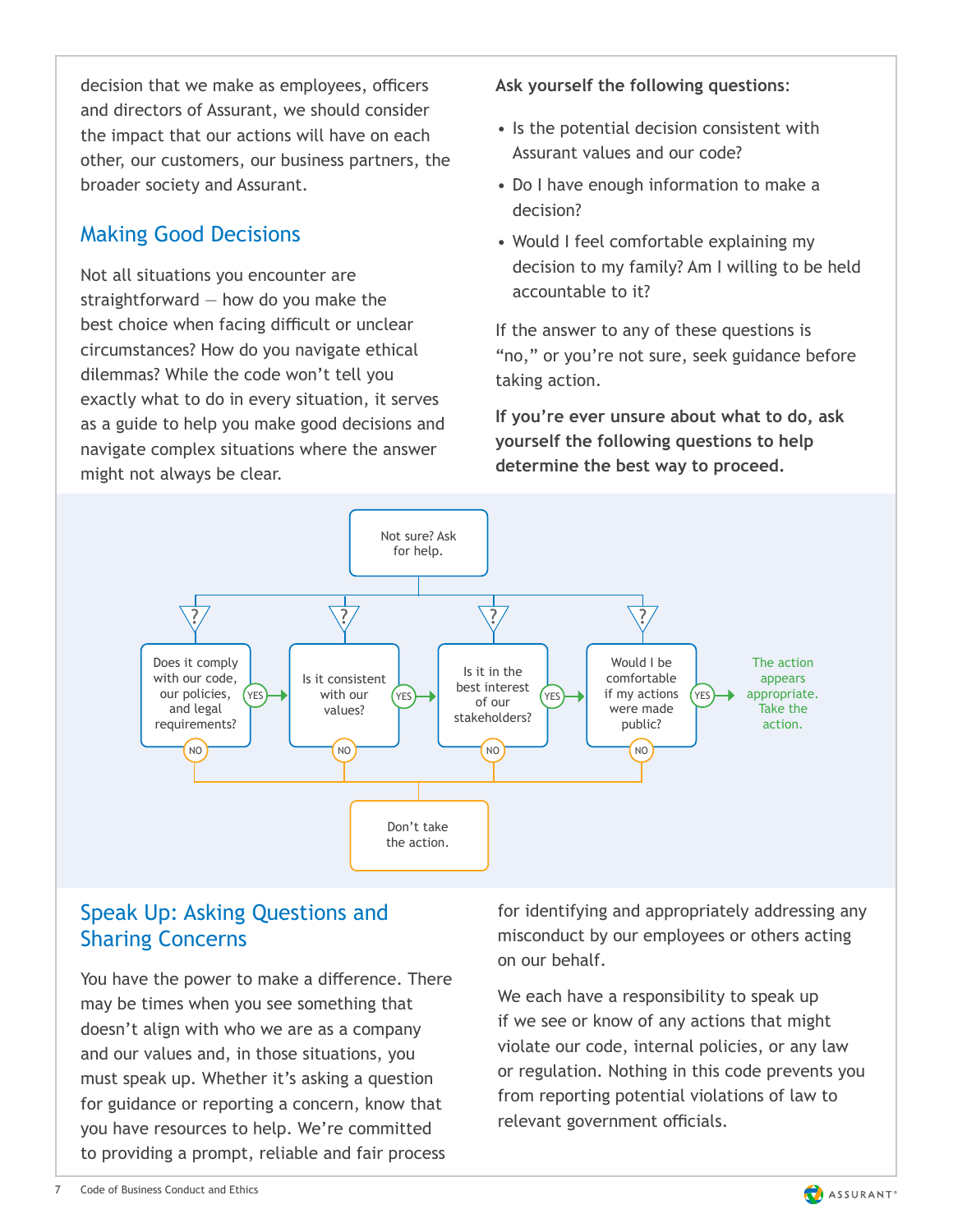#### How to Speak Up:

- **• Your Manager:** In many cases, the best place to start is with your manager, as they're often best equipped to understand and address your issue.
- **• People Organization:** This team is your partner in navigating HR/work-related concerns.
- **• Ethics and Compliance:** If you have any questions or concerns, you have several options to reach out for a confidential conversation:
	- − Contact your Regional Compliance Officer.
	- − Email the Ethics and Compliance mailbox at [ethics@Assurant.com](mailto:ethics%40Assurant.com?subject=Questions%20and%20Concerns).
	- − Text anonymously to 786-755-1030 (U.S. only).
	- − Ask a question or report a concern via the web portal: [helpline.assurant.com.](https://app.convercent.com/en-us/LandingPage/4ffe5c75-9d94-ea11-a974-000d3ab9f062)
	- − Use the Assurant Ethics and Compliance Helpline (can remain anonymous where permissible by local law). Regional phone numbers for contacting the helpline can also be found on the web portal.

Translators are available so you can report in your preferred language. Concerns reported to the helpline are documented and forwarded to the Ethics Office for review and investigation as appropriate.

Regardless of how a report is made, Assurant prohibits retaliation against anyone who, in good faith, reports a possible violation or who participates in an investigation, even if sufficient evidence isn't found to substantiate the concern.

#### What Happens When You Bring an Issue to Ethics and Compliance?

- We listen.
- Your concern is kept confidential.
- We will take the appropriate action to address your concern, then we'll follow up with you.
- Some issues, like process or HR concerns, will be a collaborative approach with the People Organization and/or other internal partners, while other issues may result in a confidential investigation conducted by Ethics and Compliance. Rest assured, retaliation has no place at Assurant.

We take all reports of misconduct seriously and will promptly review and, where appropriate, investigate all concerns. Investigations are conducted with integrity, discretion, and impartiality, ensuring fairness and confidentiality to the extent possible consistent with a thorough investigation. You're expected to cooperate fully and candidly in any investigation.

#### Q&A

#### **Q: What does reporting an issue in "good faith" mean?**

**A:** When you report an issue in "good faith," it means that you believe the information you're reporting is accurate and truthful (even if that belief turns out to be mistaken). It is a violation of our code to make an allegation that you know or suspect is untrue. We protect employees who raise their concerns honestly and openly.

Depending on the kind of question you have or concern you wish to share, there are others you may contact, too. Refer to the Raising and Reporting Concerns Policy for more information.

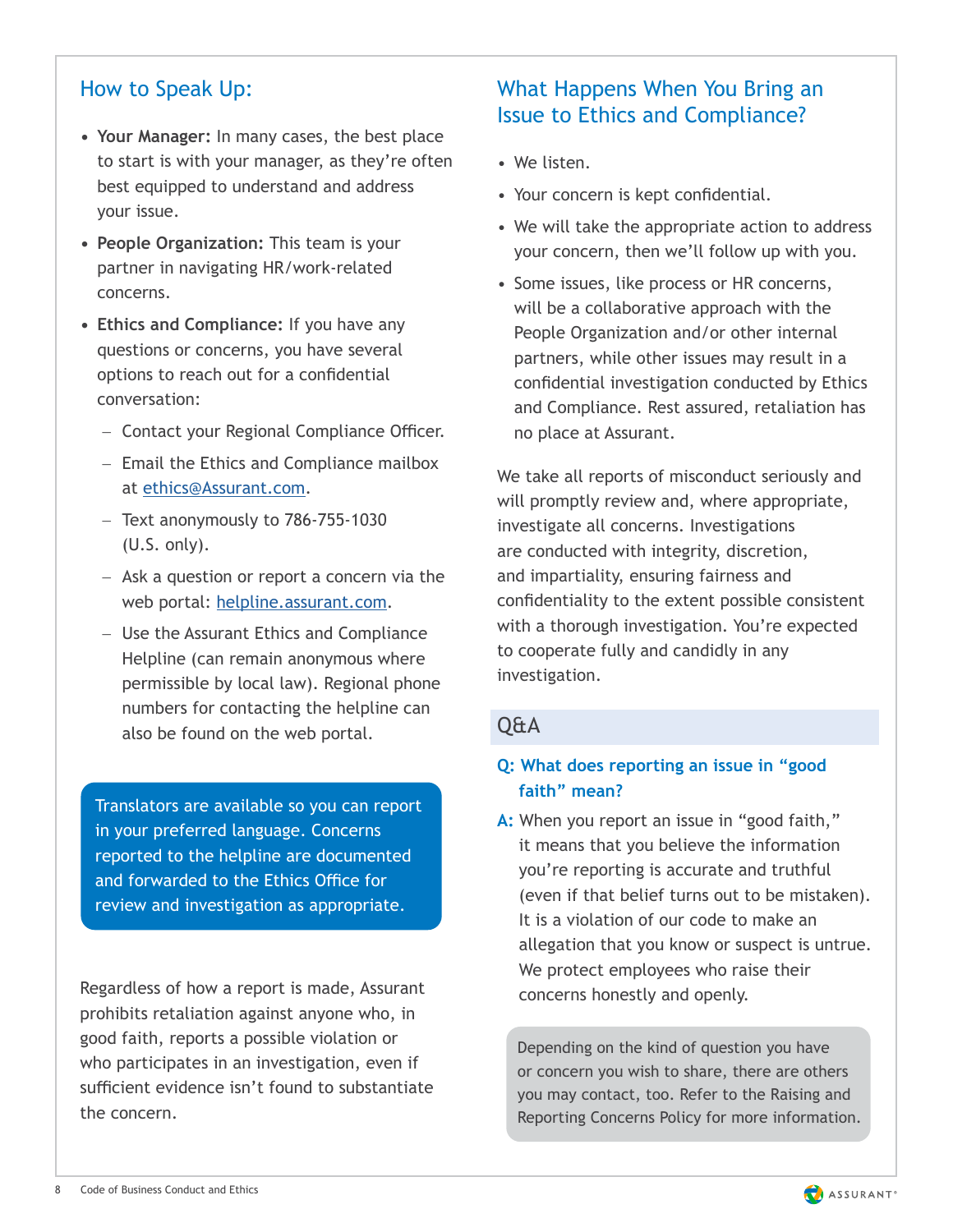#### <span id="page-8-0"></span>Manager Responsibilities

As a leader, you have a special responsibility for setting the culture and the work environment on your team. Your employees look to you to lead with integrity. The way you make decisions and handle concerns, different opinions and even bad news will set the foundation for trust with your teams, customers and stakeholders. Your success and the success of your team depends on the trust you build together.

- Familiarize yourself with the code.
- Help employees with questions or direct them to someone who can.
- Escalate actual or suspected violations of the code or law for review and/or investigation.
- Make sure the reporting employee is protected from any form of retaliation.

If someone comes to you with a concern, you have a special responsibility to listen and act. Handling concerns appropriately is critical to preserving trust and protecting Assurant.



#### Q&A

#### **Q: As a manager, how can I promote ethical behavior?**

A: First and foremost, lead by example. Include discussions about workplace ethics in team meetings. Make team members feel comfortable asking questions when they have concerns. Remind employees that they won't be retaliated against for reporting information in good faith and in accordance with this code.

#### **Q: As a manager, am I expected to discuss compliance issues with the workforce members I supervise?**

A: Yes. As a supervisor, you're the most important compliance resource your workforce members have. You're both the conduit for valuable information about the risks we face as an organization and a channel that workforce members can use to ask questions and report any concerns. You should not only act ethically, but also explain to your team what you're doing and why.

### Commitment to Our People

We maintain a work environment that empowers everyone to do their best work. A safe workplace inspires trust and allows us all to contribute and succeed. Discrimination, harassment and unsafe working conditions diminish what we can achieve together and have no place within Assurant.

#### Diversity, Equity and Inclusion

We work better together because of our differences, not despite them. We each share responsibility for fostering an inclusive and respectful workplace.

#### **Our commitments**:

- We value the contributions of every employee and celebrate each other's diverse identities, abilities, strengths, differences and experiences.
- We're committed to maintaining a respectful workplace and don't tolerate any forms of harassment (including sexual harassment) or bullying. We seek to make everyone feel welcome.
- We make employment decisions based on job qualifications, merit and company needs.

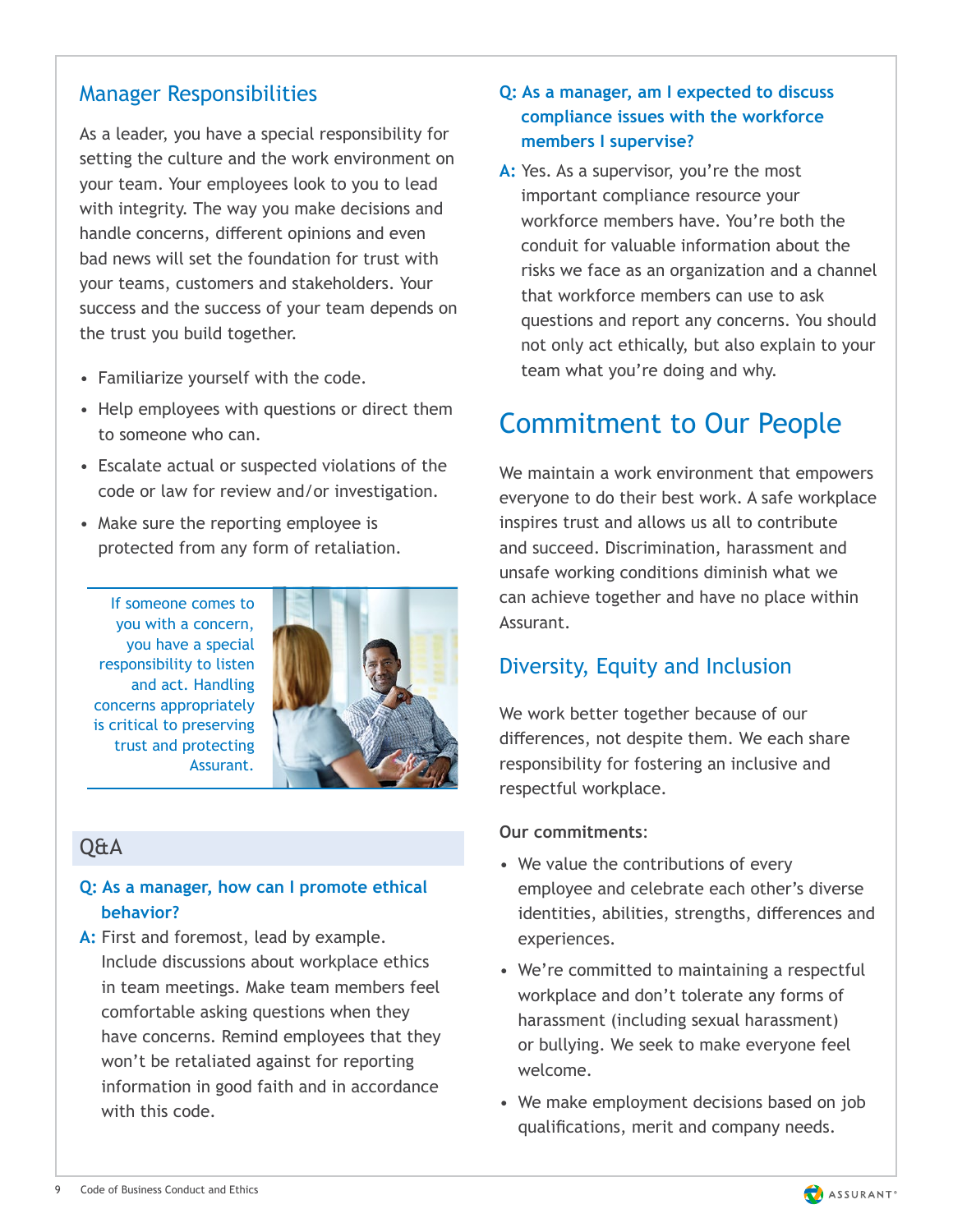- <span id="page-9-0"></span>• We don't discriminate based on protected characteristics or protected activities.
- We treat our colleagues, customers and third parties fairly and with respect; this is critical to who we are and how we do business.
- We're committed to hiring people with disabilities and provide reasonable accommodations to qualified employees.

#### Q&A

#### **Q: I believe a co-worker may have been the victim of harassment. What happens after I report it?**

A: Each of us should conduct ourselves professionally and report discrimination, harassment or retaliation concerns to management, the People Organization, or the Ethics and Compliance Helpline. Your concern will be investigated. Employees found to have engaged in discrimination or harassment will be subject to disciplinary action up to and including termination of employment. Threats or retaliation against individuals for reporting discrimination or harassment or participating in any related investigation is prohibited.

#### Workplace Health and Safety

We're committed to the highest standards of safety to care for and protect each other, our business partners and our communities. We each share the responsibility to maintain a safe, secure and healthy workplace, and to protect our people and our operations.

#### **Our commitments:**

- We immediately report any unsafe conditions or threats of violence to a manager.
- We review the Emergency Action Plan for our work location.
- We don't bring any weapons onto Assurant premises or to any off-site events or activities while representing Assurant.
- We follow the alcohol and drug policy and recognize that, when representing or acting on behalf of Assurant, we're a reflection of Assurant and its brand.
- We show and swipe our company badge where required. We don't allow others to enter without proper authorization.
- We help contingent workers and others we work with to understand and follow our safety and security procedures.
- We report to the People Organization all criminal convictions involving breach of trust.

For additional guidance, see the Assurant ISO 11 Secure Facilities Policy.

Assurant doesn't tolerate threats or acts of violence in the workplace or while in the course of work, regardless of work location. Contact Global Security for information regarding reporting any threat or act of violence.

### Commitment to Assurant and Our Shareholders

As a publicly traded global company, we have a duty to protect Assurant assets, systems, records, information, interests and our company name to maintain the trust our shareholders have placed in us and keep our company strong and thriving.

#### Protecting Intellectual Property

Innovative ideas and solutions are a central factor in Assurant's success. We respect and protect the copyrights, patents, trademarks and intellectual property of Assurant, as well as those of our clients, business partners, competitors, suppliers and customers.

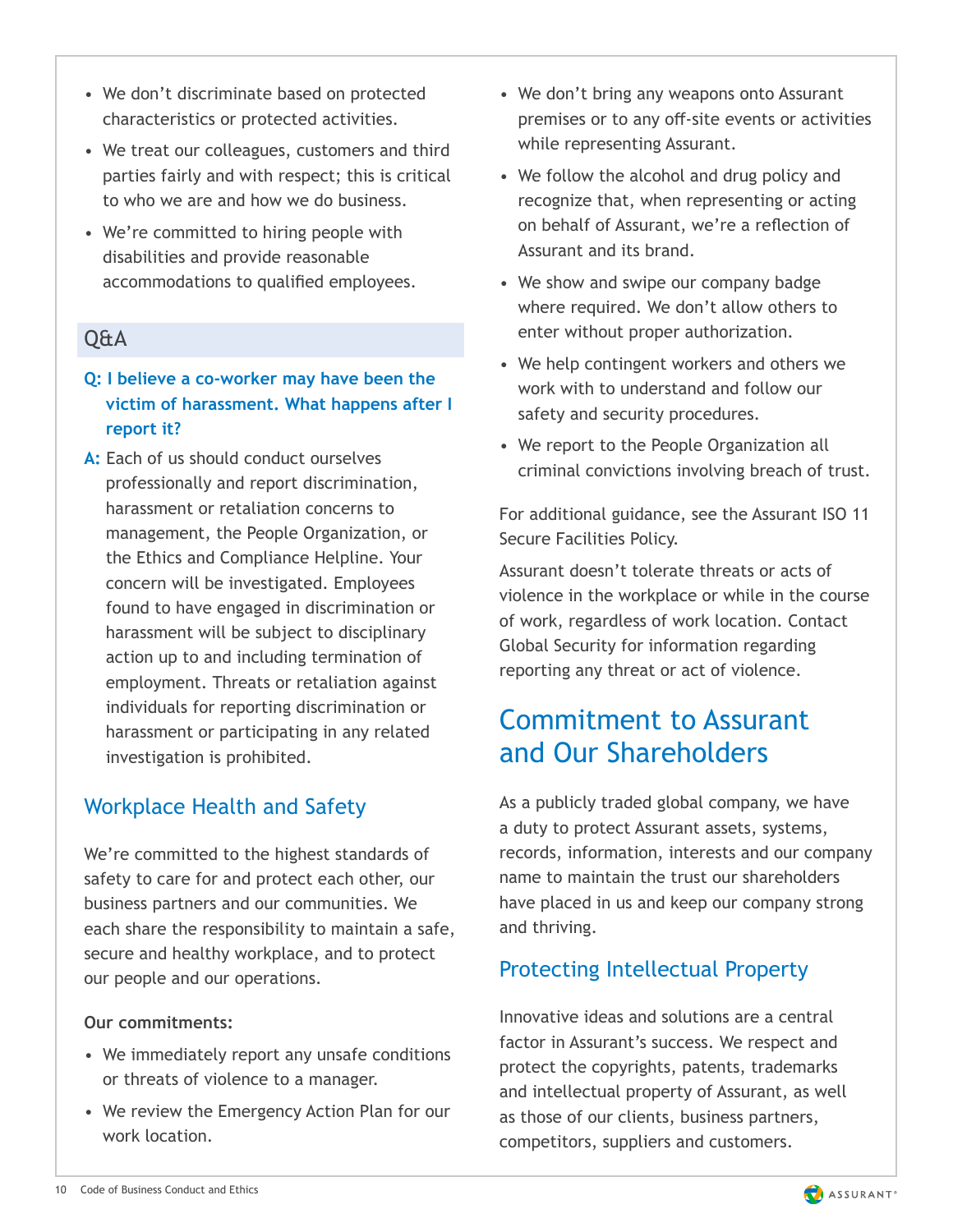#### <span id="page-10-0"></span>**Our commitments**:

- We only use our intellectual property for Assurant's benefit, never for personal gain or for others outside of Assurant.
- We only use or share Assurant's intellectual property with people outside Assurant when proper controls are in place.
- We ensure we have the appropriate rights and permissions before using third-party materials.
- We protect Assurant's brand and logo and use them with the Information Security Policy and Brand Guide in mind.

#### Q&A

#### **Q: What are the intellectual property rules at Assurant?**

**A:** Generally, Assurant will own the intellectual property created by its employees in the course of their employment.

#### **Q: What does it mean to respect the intellectual property rights of others?**

A: Assurant will obtain permission before using patents, trademarks, trade secrets and copyrights that belong to others. Assurant will not unlawfully use intellectual property that it does not own in any of its products, services or advertising.

#### Protecting Confidential Information

Customers, suppliers and companies with whom we do business trust us to be good stewards of their confidential information, whether that information relates to financial, personal or business matters. We respect and protect this data with care and diligence.

#### **Our commitments**:

- We handle our confidential information with care and avoid discussions in public places or with others who don't need to know.
- We maintain confidentiality even if we stop working for Assurant and return confidential information before leaving.
- We respect the confidentiality of our business partners, customers, suppliers and former employers and don't use their information without prior legal approval. We understand that nothing in the code prevents us from reporting possible legal or regulatory violations to relevant government officials.

#### Q&A

#### **Q: Confidential information comes in what forms?**

**A:** It can be written, verbal, telephonic or electronic. Confidential information may pertain to our company itself or to the customers, suppliers or companies with whom we do business.

#### **Q: How do you know what information is confidential information?**

A: A best practice is to assume that all information about our company and its business (including information concerning past, present and prospective customers, business partners, suppliers, directors and employees) is confidential unless the contrary is clear.

#### **Q: I have access to useful information from a prior employer. Can I use it at Assurant?**

**A:** No. Sharing confidential information from a former employer is unethical and can also expose you and Assurant to legal liabilities.

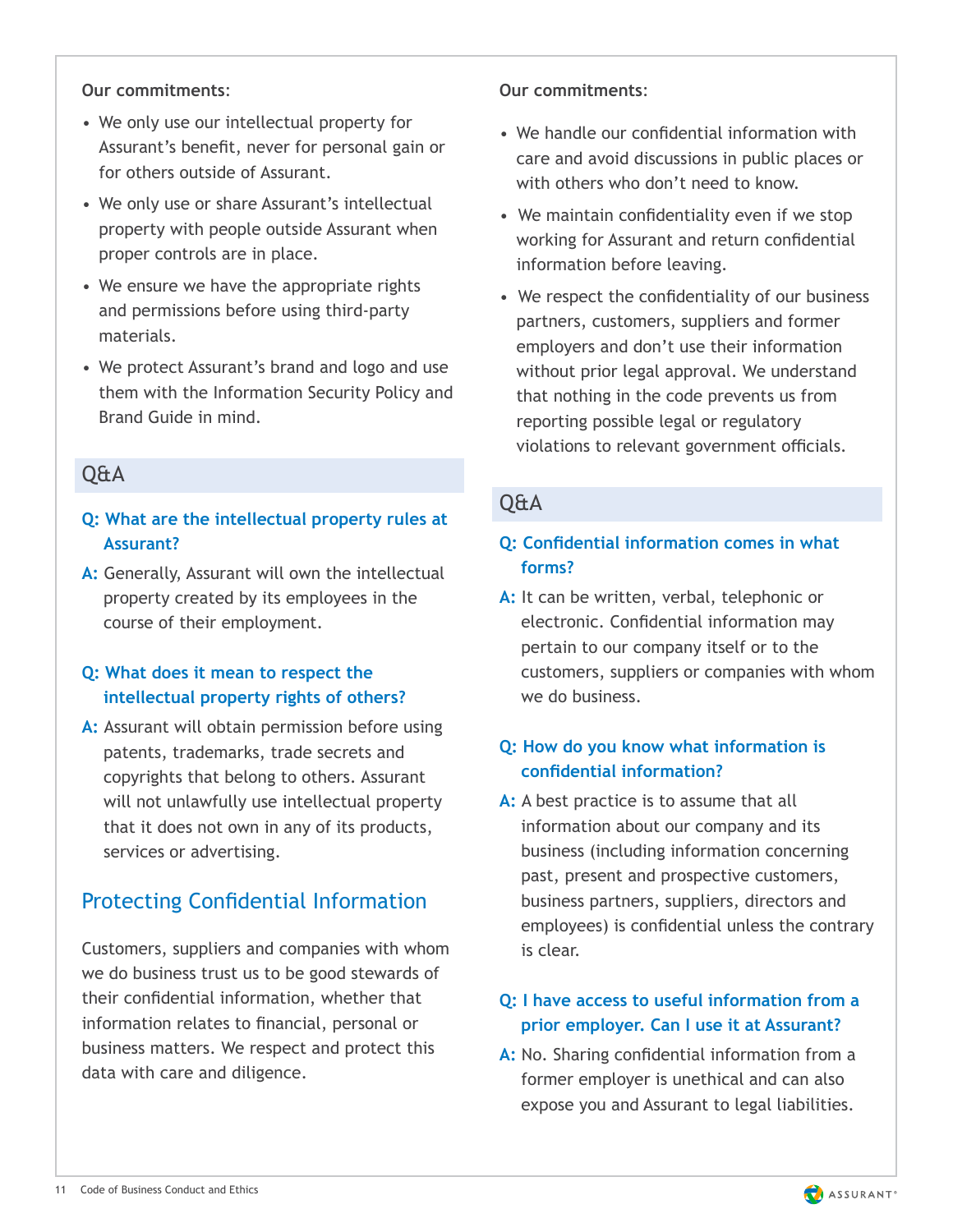<span id="page-11-0"></span>Don't disclose any confidential information of a prior employer unless it's already been made public through no action of your own.



#### **Before disclosing confidential information:**

- $\checkmark$  Be sure you're permitted to do so under applicable law, regulations and company policies or procedures.
- $\checkmark$  Disclose it only to those who are authorized to receive it and who need to know it to do their job.
- $\checkmark$  Limit the amount of information shared to what is required to achieve the stated business purpose.
- $\checkmark$  Obtain an Assurant-approved Confidentiality Agreement, Nondisclosure Agreement or other agreement with appropriate companyapproved privacy clauses (if required) when sharing it with someone outside Assurant.
- $\checkmark$  Make sure the recipient knows that the information is confidential, and any restrictions related to its use or dissemination. If the information is received or shared in consultation with Assurant's legal representatives, seek guidance from Legal before sharing it with others.

### Information Technology and **Cybersecurity**

We're responsible stewards of Assurant's technology resources. Our information technology is critical to our operations and allows us to work more effectively to meet our business objectives. These resources belong to Assurant, and we use them responsibly and securely to protect against cybersecurity threats and vulnerabilities.

#### **Our commitments**:

- We only use Assurant-authorized hardware, software and other IT services.
- We protect and secure the data on our laptops and other devices when traveling on business or working remotely.
- We exercise good judgment when using company-provided technology resources and prevent unauthorized access to Assurant information.
- We don't use Assurant resources to engage in inappropriate communications or access sites that are offensive, illegal or obscene.
- We follow the guidelines in the Acceptable Use and Information Security policies.

#### Q&A

- **Q: I received an email from an unknown sender on my Assurant email account and, while using my company-issued computer, I may have clicked on a file that was attached to the message. I don't think the file downloaded, and I have since deleted it. Is there anything else I should do?**
- **A:** Yes. Immediately report the incident to the Assurant Information Security Team as the laptop and the network may be

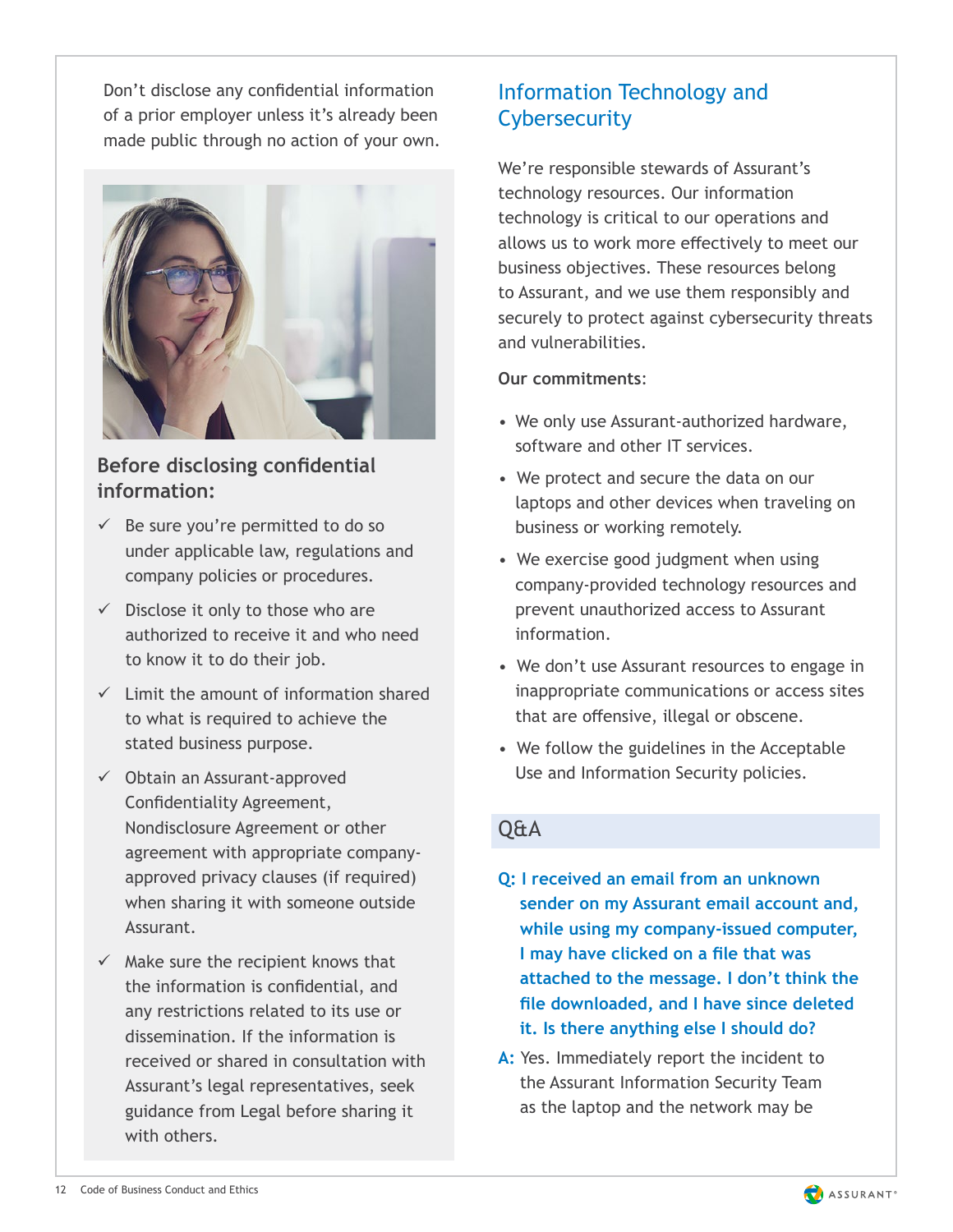<span id="page-12-0"></span>compromised. Use the "Manage Unwanted" function in Outlook to notify the Assurant Security Team.

#### Safeguarding Our Assets

Whether it's financial, records and information, technology, or physical property, our assets are a valuable aspect of delivering on our promises to our customers. We each have the responsibility to safeguard them against fraud, theft, loss and abuse.

#### **Our commitments**:

- We honestly and accurately document and report financial transactions, consistent with internal controls, applicable laws, regulations and accounting practices.
- We protect Assurant resources from fraud, waste and abuse as well as report any suspect activities immediately.
- We protect company assets (e.g., Assurantowned computer, corporate credit card) from misuse, loss, damage, cybersecurity threats or theft.
- We're committed to maintaining accurate company records and accounts. Review the Records and Information Management policies for additional information.
- We follow the Raising and Reporting Concerns Policy and immediately report any suspected fraud or embezzlement, or any form of dishonesty by an employee, client, customer and/or other third party.

#### Insider Trading

We maintain trust with our investors and the public by respecting financial laws, which means we don't trade based on material, nonpublic information. We recognize that, through the course of our work, we may become aware of material, nonpublic information about Assurant or business partners with whom we do business.

We guard this sensitive data and don't use it for financial benefit and strictly forbid the sharing of this information.



#### **Company records include:**

- Customer information
- Sales information
- Payroll
- Contracts
- Travel and expense reports
- Project files
- Accounting and financial data
- Measurement and performance records
- Policies
- All other records maintained in the ordinary course of our business

#### **We each have the legal responsibility to demonstrate the proper care and management of Assurant records.**

- Maintain the integrity and authenticity of all records.
- Keep records for the appropriate amount of time (the retention period).
- Safeguard records in such a way that they're not damaged or destroyed, and preserved if subject to a legal hold.
- Keep records so that you can find them, open them and read them for the full retention period.
- Dispose of records promptly, in an appropriate manner once the retention period has expired.

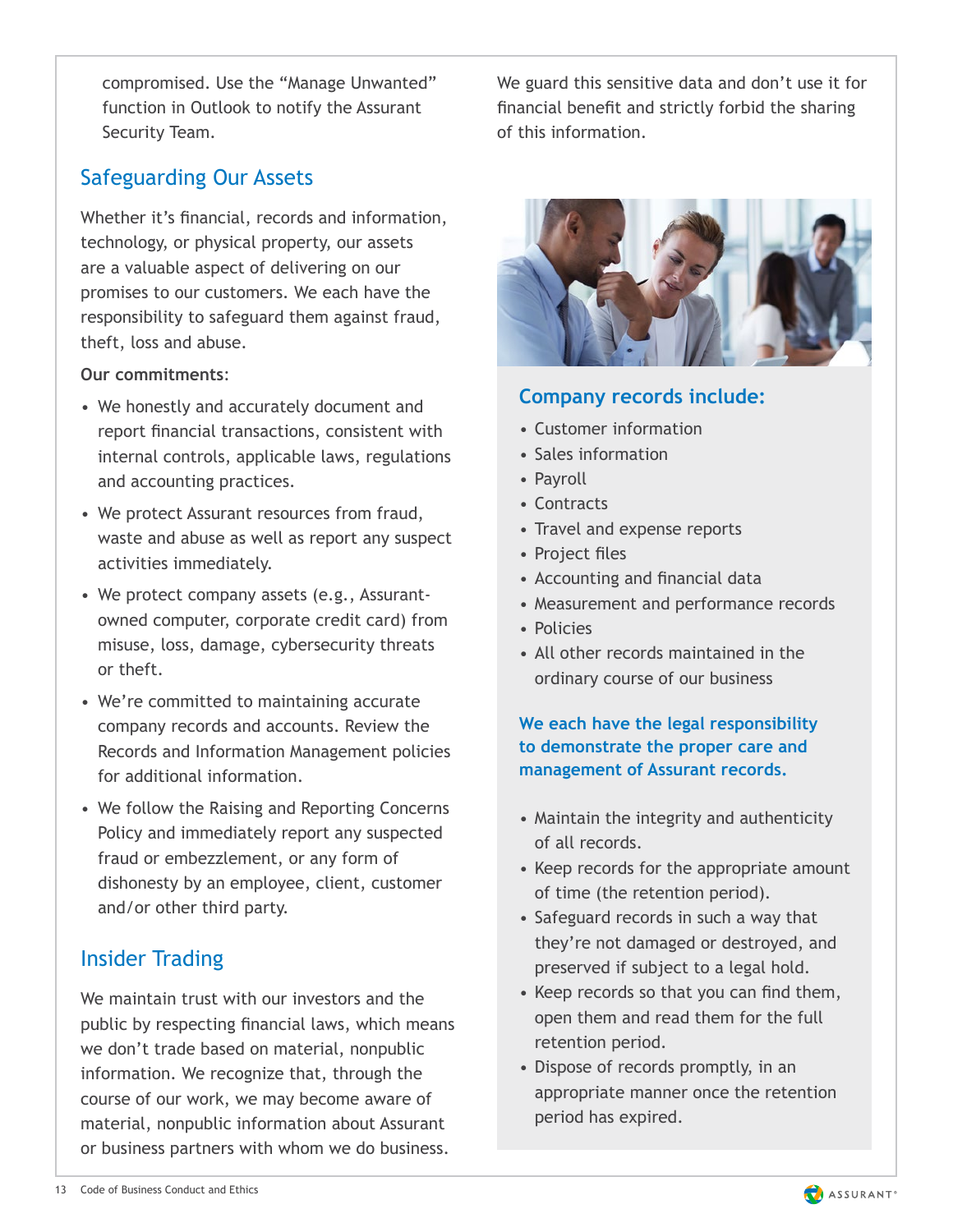#### <span id="page-13-0"></span>**Our commitments**:

- We follow our Insider Trading policy and laws.
- We never buy or sell stocks based on material, nonpublic information (inside information) about Assurant or other companies through the course of our work with Assurant.
- We protect the confidentiality of Assurant's nonpublic information and only share with other Assurant employees on a need-to-know basis.
- We don't give someone else a tip to buy or sell securities of any company while having material, nonpublic information.
- We don't share material, nonpublic information outside Assurant unless legal protections, such as a Confidentiality Agreement, are in place.
- We follow preclearance and blackout procedures as applicable.
- We recognize that any director, officer or employee of Assurant who violates insider trading laws will be subject to appropriate disciplinary action up to and including termination, and may also be subject to criminal, civil or other penalties.

Before engaging in any transaction that could be deemed insider trading, you should carefully consider how enforcement authorities and others might view the transaction. If you have any questions about the propriety of any transaction in the company's or any other company's stock, bonds or other securities, consult the company's Corporate Secretary or Chief Legal Officer before undertaking the transaction.

#### Q&A

#### **Q: How do I know whether I'm aware of material, nonpublic information about our company?**

**A:** Information is material if it's important to an investor making a decision about buying or selling Assurant's stock. This information includes financial results, business acquisitions or sales, senior management changes, government investigations, changes in significant customers and product launches. If you're unsure whether you have material information, refrain from trading, and consult your manager or the legal department.

#### Avoiding Conflicts of Interest

We're each responsible for objective and unbiased decision-making in our work on behalf of Assurant. A conflict of interest can arise when our personal interest interferes — or even appears to interfere — with the interests of Assurant and may make it difficult to perform our work objectively and effectively.

#### **Our commitments**:

- We avoid actions and decisions that create, or even appear to create, a conflict of interest with Assurant.
- We never use our position at Assurant for improper personal gain.
- We don't improperly use Assurant resources or influence because even the perception of a conflict of interest may have negative consequences.
- We consult the Conflict of Interest policy for additional guidance.
- When potential conflicts of interest arise, we disclose them promptly through the Conflict of Interest Disclosure process.

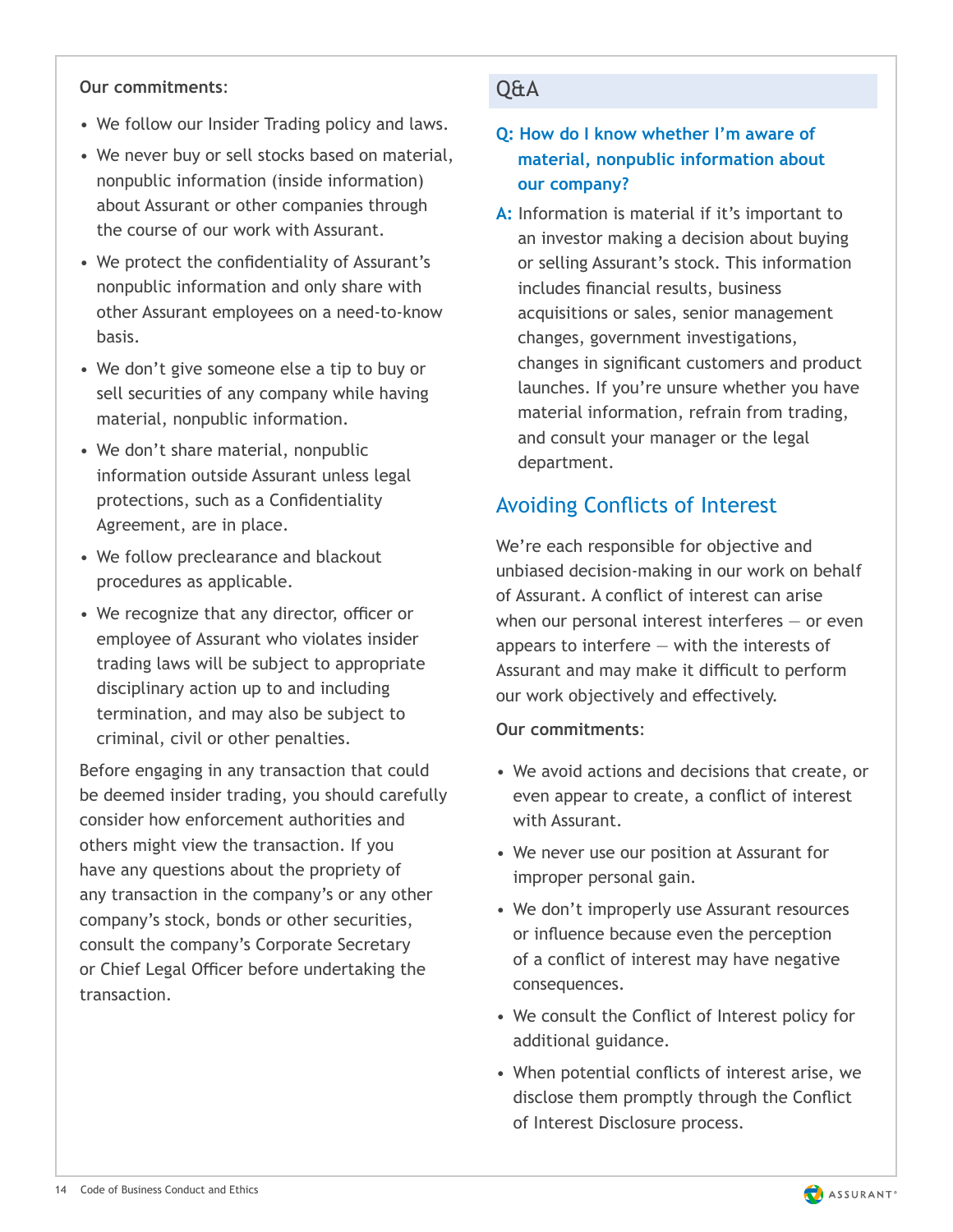#### <span id="page-14-0"></span>Q&A

#### **Q: I would like to work part time on the weekends at a local department store to make extra money for the holidays. Is this a conflict?**

A: Before starting a second job, you must obtain your manager's approval. Additional approval and reporting may also be required. For additional information and guidance, please visit the Conflict of Interest policy. The second job must not interfere in any way with your job performance at Assurant.



#### **Potential Conflict of Interest Situations to Disclose**

- Working with a relative at Assurant
- Having a relative work for an Assurant vendor or client
- Working or consulting outside Assurant
- Owning a financial interest in an Assurant vendor or client
- Dating or having a romantic relationship with a supervisor or subordinate
- Serving on a board or trade association (see charitable organizations section for more information)

*Additional conflict of interest procedures may apply in certain jurisdictions. See the Conflict of Interest policy for more information.*

#### **Q: I've been asked to serve on the board of a local nonprofit organization. Do I need to report this?**

- A: Prior to agreeing to serve on the board of directors of an organization (other than an Assurant-owned company), discuss it with your manager, and seek approval by the Vice President of Social Responsibility and Engagement and the Ethics Office to understand expectations that may come with serving in such capacity and to determine if that service will create any actual or perceived conflict of interest or interfere with your job duties.
- **Q: My team is hiring for an open position and I've been asked to interview the candidates. One of the candidates is related to me. Should I tell my manager?**
- **A:** Yes. You must disclose you're related to a job candidate the company is considering hiring if you're involved in the hiring process or the candidate will be working with you.

### Gifts, Travel and Entertainment

We're committed to winning business on the quality of our products and service. Business gratuities, which include anything of value, such as gifts, meals or entertainment, can strengthen working relationships with our business partners. But gifts, meals or trips that are extravagant or lack transparency or a legitimate purpose may be viewed as bribes or as simply inappropriate, and erode trust and harm our business.

#### **Our commitments**:

- We don't give or ask for business gratuities to influence the other person or organization to do something in return.
- We limit giving or receiving business gratuities to what is reasonable and appropriate under the circumstances and avoid frequent gifts to or from the same person or organization.

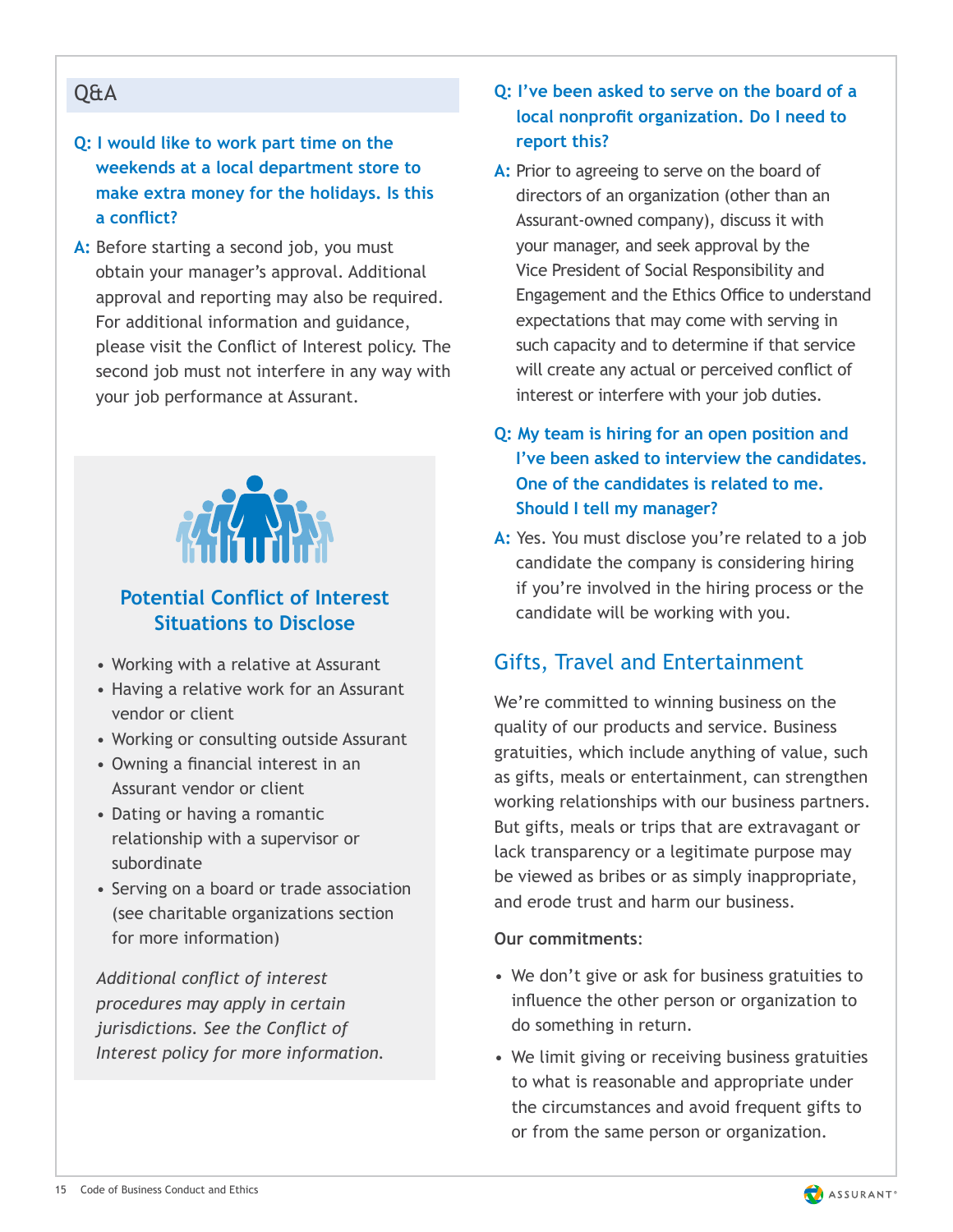- <span id="page-15-0"></span>• We obtain approval and complete the the Gifts, Travel and/or Entertainment Disclosure Form as required.
- We don't offer, promise, make or authorize the giving of anything of value to a government official that's inconsistent with our code and Anti-Bribery and Anti-Corruption policy.
- If we make charitable donations, we do so in accordance with Assurant policy to support legitimate charitable causes. See the Assurant Cares site on Connect for additional information including how to donate any gift to the Assurant Foundation.
- Gifts given or received must be disclosed and approved prior to giving or accepting, per our Anti-Bribery and Anti-Corruption policy.
- It's permissible to give and receive retail, food establishment or similar reputable business gift cards (including e-gift cards or gift certificates) valued at \$25 or less, per recipient. Under no circumstance may we accept or offer gifts of cash or cash equivalents such as general-purpose gift cards (e.g., Visa, Mastercard, American Express) from or to anyone who does or may seek to do business with Assurant.

### Social Media and Communicating **Externally**

Our communications externally influence how Assurant is perceived in the markets and regions we operate in and by the consumers and communities we serve. We provide clear and accurate information and are careful not to disclose confidential information.

#### **Our commitments**:

- We embrace the open exchange of ideas, discussion, learning and collaboration, and do it respectfully and in line with our values.
- We're each responsible and accountable for how we engage with social media.
- We don't speak for Assurant on social media unless authorized to do so, and we clearly state when we're sharing our personal views.
- We never disclose Assurant confidential or proprietary information, and we comply with our Social Media policy for employees.
- We communicate with regulators in an open, transparent and proactive way.
- We refer media contacts to the Assurant External Communications team and investor and analyst contacts to Investor Relations.

### Gift Guidelines

In your capacity as an employee, officer or director, you may accept a noncash gift, including a meal or entertainment, that:

- $\checkmark$  Is reasonable in value
- $\checkmark$  Is a part of the normal business process
- $\checkmark$  Is lawful
- $\checkmark$  Is given or accepted infrequently
- $\checkmark$  Cannot be construed as a bribe or payoff, or as an attempt to influence you
- $\checkmark$  Reflects good taste and judgment

Please see the Anti-Bribery and Anti-Corruption Policy/Gifts Procedure for additional information including how to donate any gift to the Assurant Foundation.



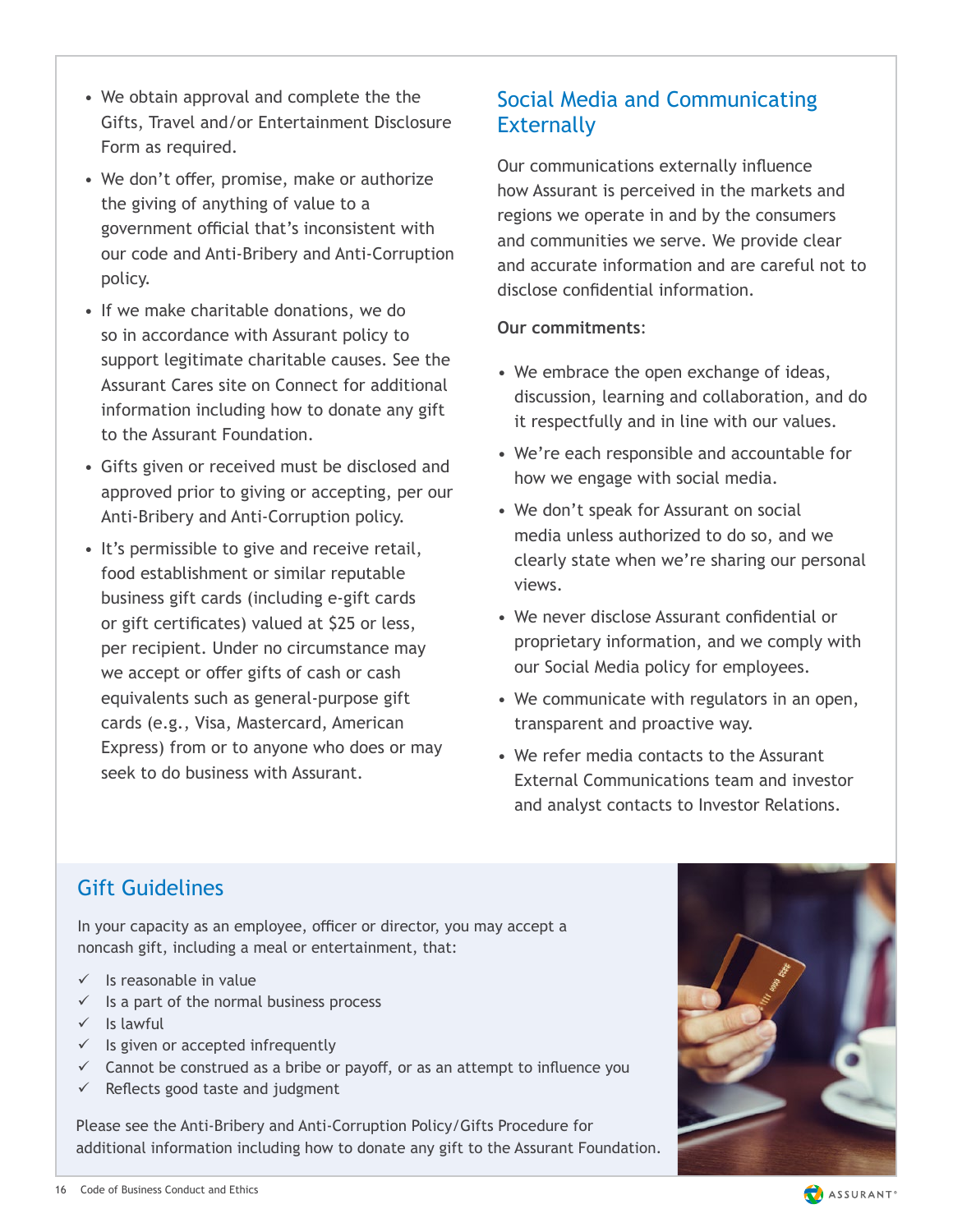<span id="page-16-0"></span>• Assurant employees who engage in social media on behalf of the company in an official capacity are required to also comply with the Assurant Social Media Guidelines, Assurant Brand Guidelines and additional processes and practices.

#### Q&A

- **Q: I enjoy using social media like Twitter and Facebook to communicate about Assurant and my job. Does Assurant have rules regarding this?**
- A: A general rule to remember when using social media is to think about the impact of statements that you make. Keep in mind that these transmissions are permanent and easily transferrable, and can affect our company's reputation and relationships with coworkers and customers. When using social media, don't make comments on behalf of Assurant without proper authorization. Also, you must not disclose Assurant's confidential or proprietary information about our business, suppliers or customers.



If you're unsure of how these policies may apply to your social media activities, contact the Social Business team: [social@assurant.com](mailto:social%40assurant.com?subject=).

### Commitment to Our Customers and Partners

Trust lies at the core of every customer, partner and company interaction. To build long-lasting business relationships, we follow the law and treat our customers the way we would want to be treated ourselves  $-$  in an open, honest and respectful manner. We empower our customers and partners to make informed decisions about the products and services we offer and to select the ones that best meet their needs and circumstances.

#### Business Partners

We value the trusted relationships we have with our business partners who share our commitment to ethics and compliance, diversity and inclusion, human rights, environmental sustainability, and fair dealing.

#### **Our commitments**:

- We're committed to maintaining our reputation and only work with suppliers, customers and other business partners committed to doing business ethically.
- We conduct each business relationship with honesty, fairness, mutual respect and nondiscrimination.
- We never take advantage of our business partners through manipulation, concealment, misuse of confidential information, misrepresentation of facts or any other unfair dealing or practice.
- We never collude with business partners to take advantage of others.
- We select business partners based on objective criteria and the value they bring to Assurant, not due to personal relationships or friendships. We also ensure that they understand our standards for high performance in ethics and compliance in addition to their contractual obligations.
- We're alert to any signs that a business partner is violating applicable laws or regulations.
- We promptly disclose any situation that may appear to involve a conflict of interest.
- We protect the confidential and proprietary information of our business partners.
- We complete applicable due diligence on prospective suppliers and customers before entering into contracts, and we follow our

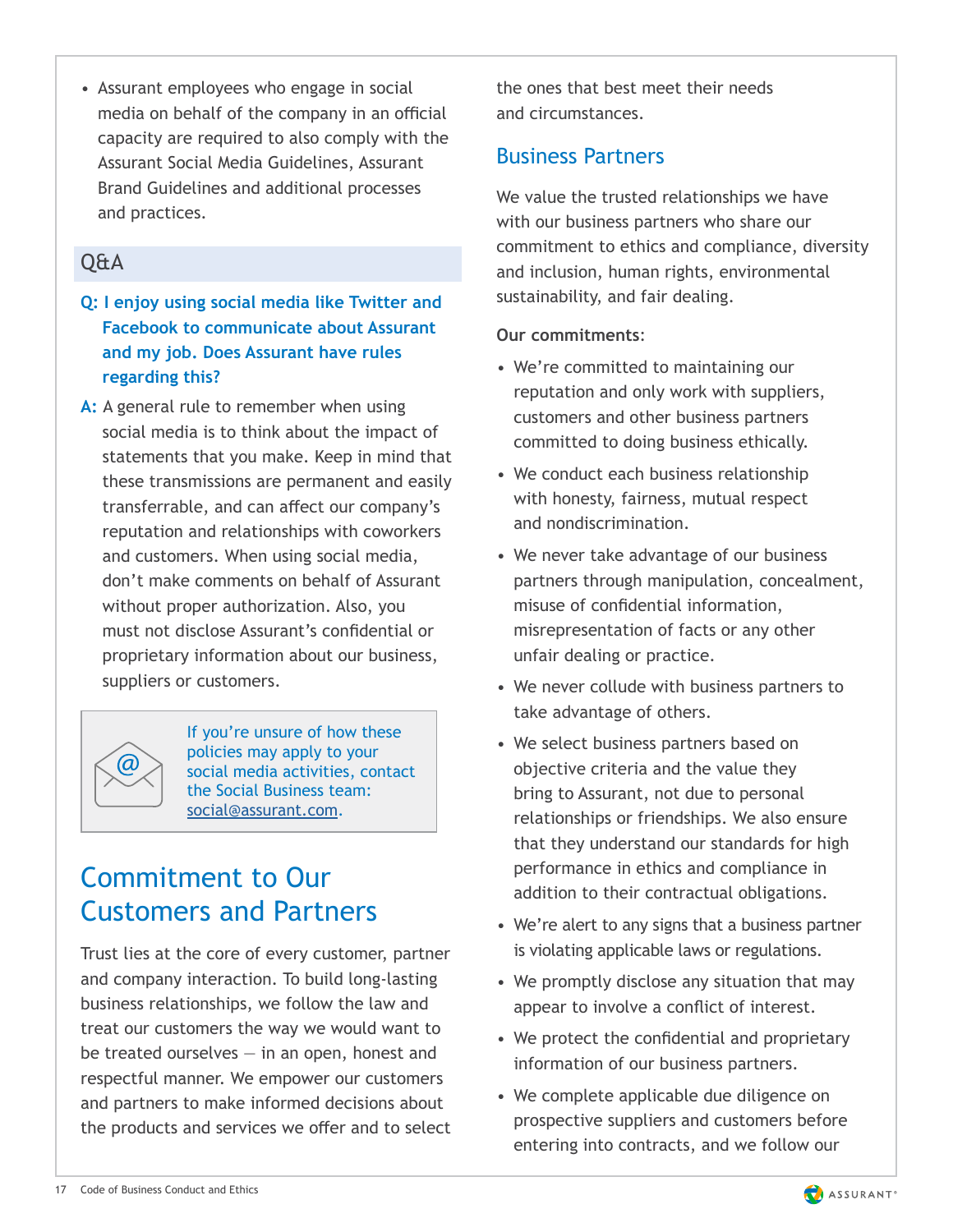<span id="page-17-0"></span>Procurement, Anti-Corruption and Third Party policies.

• We seek to understand and follow all relevant conflict minerals regulations in any country in which we do business.

#### Privacy and Data Protection

We're successful when our customers trust us to protect their privacy and use their data in the ways that they permit us. We protect and respect the privacy of our employees, customers, clients, partners and other third parties who entrust us with their personal information.

#### **Our commitments**:

- We follow applicable data protection and privacy laws.
- We properly secure personal data.
- We only collect and use personal data for legitimate business purposes and follow our Privacy Policy.
- We only share personal data within Assurant on a need-to-know basis.
- We ensure our third parties follow Assurant's data protection and security standards.
- We keep personal data according to our Global Records Retention Schedule and Information Management Policy and then destroy it securely.

#### Money Laundering, Terrorist Financing and Economic Sanctions

We're committed to preventing criminals from abusing our business systems and processes to further unlawful activities. Assurant employees must always follow appropriate due diligence procedures designed to prevent someone from using our company to disguise criminal

transactions or engage in any type of money laundering activity. Further, Assurant screens third parties to ensure we don't transact with individuals or entities on applicable sanctions and/or terrorist watchlists. If you're concerned about the reputation of any third party seeking to do business or doing business with Assurant, contact Compliance or the Ethics Office.

We all have a role to play in helping to prevent criminals from using Assurant's products and services. This includes an obligation to know our customers, identify and escalate suspicious activity, maintain required documentation throughout a business relationship, and escalate transactions with sanctioned countries, people or businesses.

### Fair Competition and Antitrust

We seek competitive advantage through superior performance, never through illegal or unethical business practices. We comply with all applicable fair competition and antitrust laws everywhere we operate.

#### **Our commitments**:

- We don't suggest or engage in any actions, understandings or agreements that try to or could limit competition.
- We avoid any kind of contact or discussion with competitors that could create the appearance of impropriety and never share or discuss competitively sensitive information. If we come across these situations, we promptly end them and notify Legal immediately.
- We don't take advantage of our market position.
- We only use, obtain, accept or receive information about competitors, customers and suppliers to which Assurant is entitled.

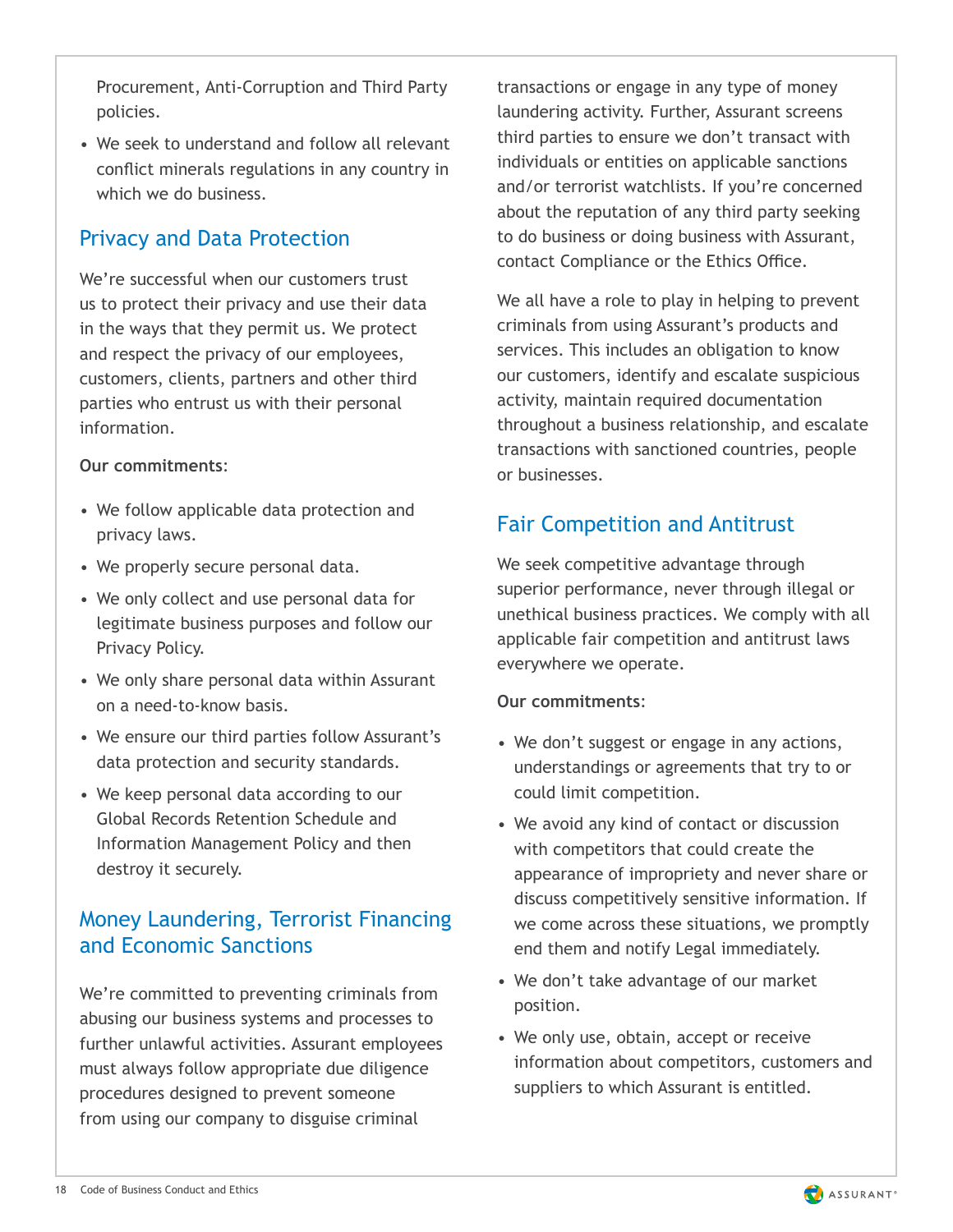#### <span id="page-18-0"></span>Q&A

#### **Q: What is competitive intelligence and how does it apply to me and my job?**

**A:** Generally, competitive intelligence refers to the ability to gather, analyze and use information collected on competitors, customers and other market factors that contribute to a business's competitive advantage. Please contact your Compliance Officer or Legal for assistance in determining whether the competitive intelligence you have is appropriate to use.

#### Anti-Bribery and Anti-Corruption

Assurant is committed to conducting its business fairly, honorably, with integrity and in compliance with the law in all jurisdictions where it operates, including all applicable anticorruption and anti-bribery laws.

Assurant has a zero-tolerance policy approach to any form of bribery and corruption. Our success depends on the superiority of our products and services, and never as a result of bribery or other means of corruption. Our values don't permit corrupt acts or payments as a means to gain or retain business for or on our behalf  $-$  even if that means losing or walking away from a business transaction.

#### **Our commitments**:

- We never offer, promise to provide, or give anything of value to anyone in order to gain a business advantage as described in our Anti-Bribery and Anti-Corruption policy.
- We follow due diligence procedures before hiring a third party.
- We don't ask a third party to do something that we, ourselves, are prohibited from doing.
- We keep thorough and complete records of

all transactions with third parties according to our Records and Information Management Policy.

- We don't enter into verbal contractual relationships with third parties unless in consultation with Legal.
- We don't provide business courtesies, including gifts, travel and/or entertainment, to government officials or their families without complying with our Anti-Bribery and Anti-Corruption policy and completing and getting prior written approval by the Global Chief Ethics and Compliance Officer.

#### Q&A

#### **Q: Is the risk of bribery and corruption a big deal at Assurant?**

**A:** Bribery and corruption risks are a concern worldwide and such risks can undermine the health and viability of Assurant and the environments where we operate, can greatly damage our reputation, and can result in severe fines and criminal proceedings.

#### Interacting With Government Officials

Assurant follows the highest ethical standards when conducting business with government officials. Assurant strictly prohibits any promise, offer or provision of anything of value to any government official for the purpose of improperly obtaining or retaining business, influencing action, or obtaining any form of improper benefit. We comply with federal, state and local laws when involved in public policy matters and when developing and maintaining relationships with government officials.

#### **Our commitments**:

• We don't offer, promise, make or authorize the giving of anything of value to a government official, directly or indirectly,

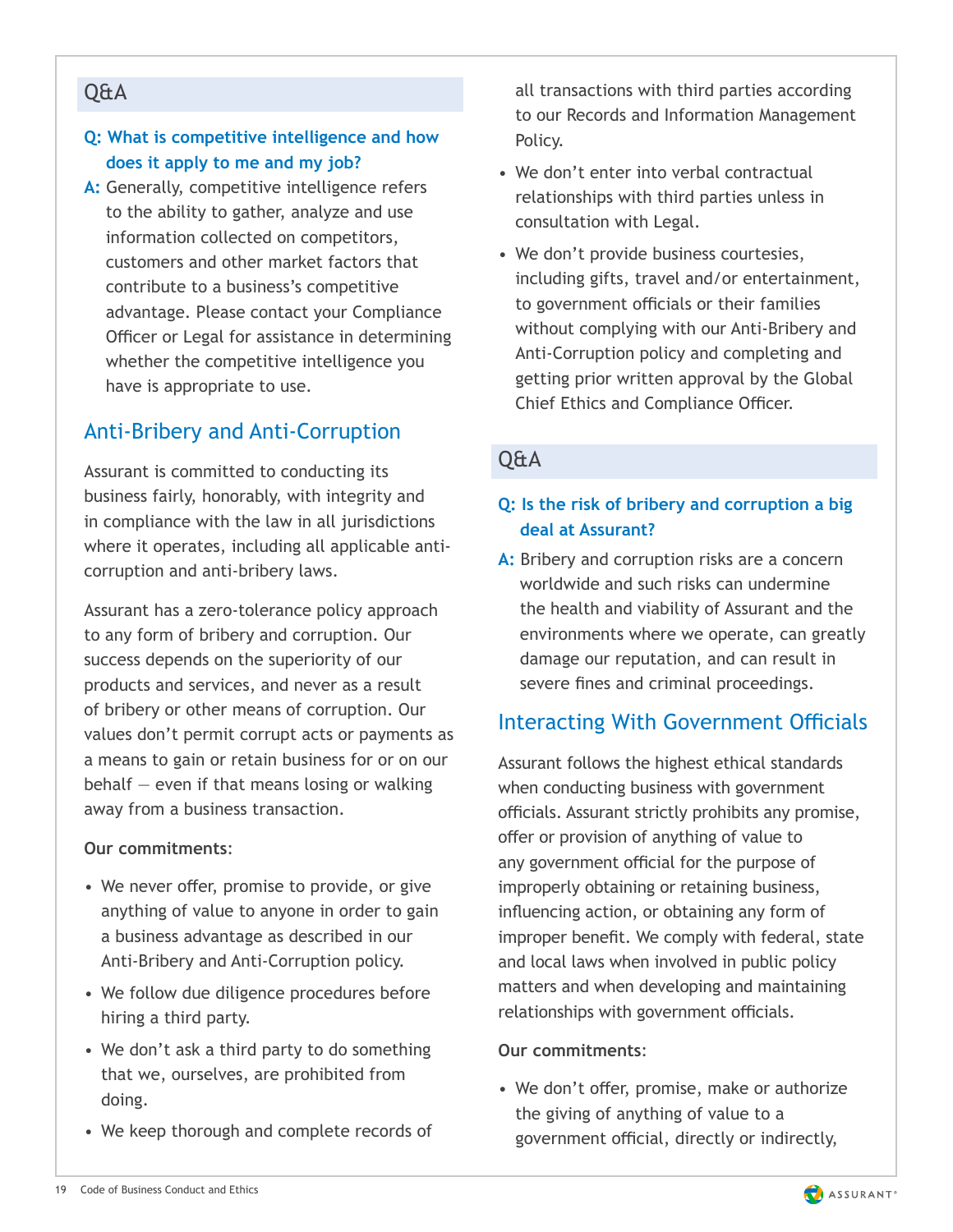<span id="page-19-0"></span>through family members, close associates, brokers, agents, attorneys, contractors or other business partners that's inconsistent with our code and Anti-Bribery and Anti-Corruption policy.

- We receive prior written approval from the Global Chief Ethics and Compliance Officer before giving or accepting anything of value from a government official.
- We prohibit even small facilitation payments and, if requested by a government official to provide one, we immediately contact Compliance.
- We cooperate fully with all government and regulatory agency audits and investigations.
- Consistent with the company's Political Activities Policy Statement, we each have the right to participate in the political process on our own time and at our own expense but may not use Assurant resources for political purposes or contributions without prior approval from Legal. Additional rules may apply to your line of business or role with Assurant.

#### Import, Export and Anti-Boycott Laws

As a global company, we're committed to complying with laws and regulations governing the import and export of Assurant products, services, technologies and information everywhere we operate. To deliver on our commitments, we always know what we're importing and exporting and the destination of our goods.

#### **Our commitments**:

- We comply with all applicable laws, regulations and restrictions relating to import, export, boycotts, customs and embargoes.
- We ensure that all imports and exports

comply with these requirements.

- Before we engage in these activities, we consult with local import/export support or the Corporate Compliance team.
- We only use Assurant-approved third parties, including customs brokers and logistics providers.
- We ensure information provided to any Customs official or to any agent hired to facilitate Assurant imports and exports is accurate and truthful.
- We report any concerns about customs payments that seem suspicious or out of the ordinary.
- We maintain records of all import and export transactions according to our Record and Information Management policy.

#### Q&A

#### **Q: I am involved with shipping cell phones out of the country. What should I know?**

A: Some products or technologies may require an export or an import license before shipment, and certain technical information may not be posted on the internet or attached to an email. Local law might prohibit a sale altogether. These obligations can't be avoided by using a third party that would deliver the company's products to a forbidden destination, person or entity.

#### **Q: I've found a new supplier to provide cell phone parts at lower-than-market rates. What should I do?**

**A:** Before purchasing parts, work with Procurement to get a contract in place. By engaging Procurement early, we can screen the supplier to ensure it's legitimate and its parts comply with chain of custody and conflict minerals regulations.

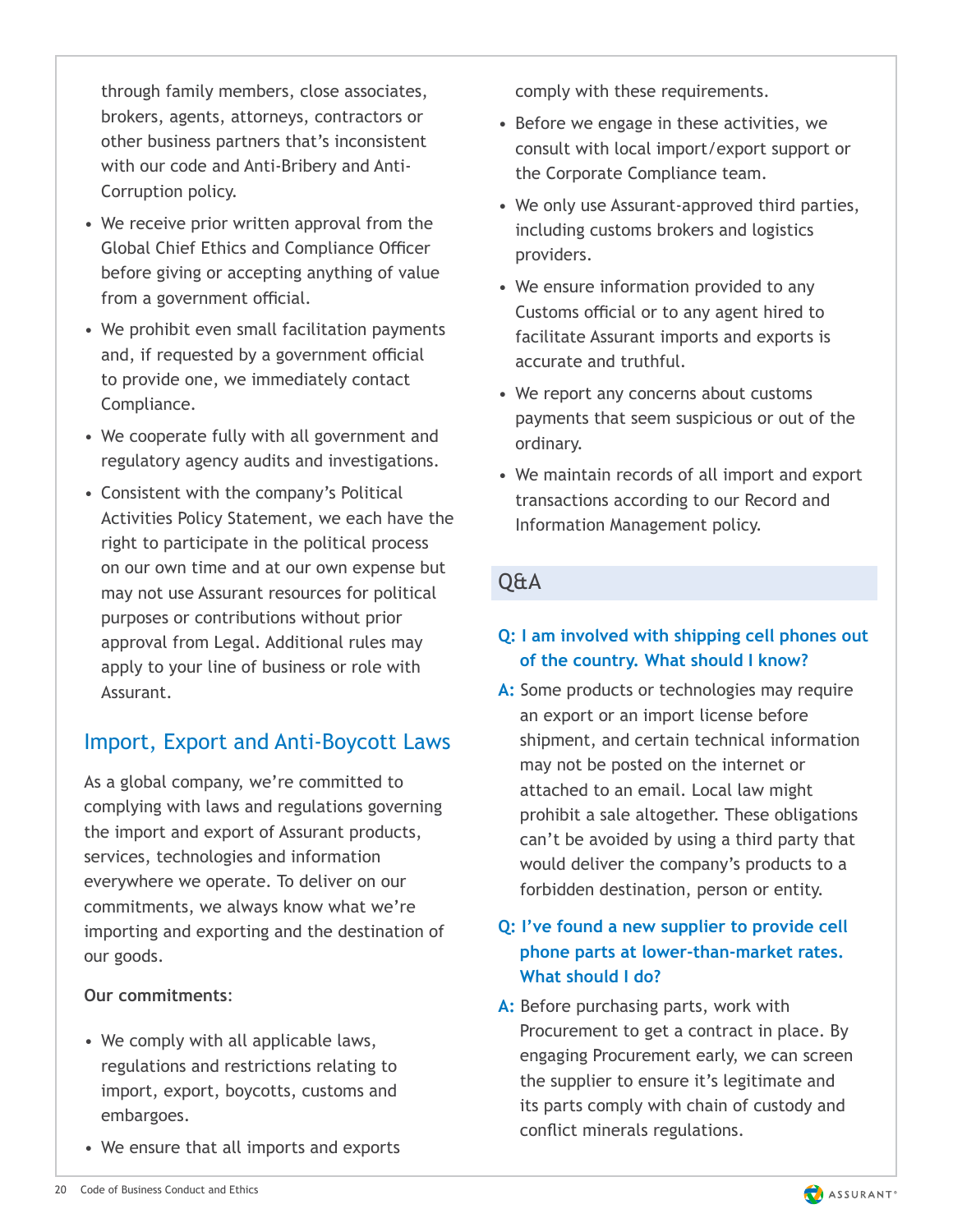### <span id="page-20-0"></span>Commitment to Social Responsibility

We have the responsibility to be a good global citizen, to be good stewards of the resources entrusted to us and to leverage our success in order strengthen the communities where we live and work.

### Charitable Organizations

Assurant is committed to strengthening the communities where we operate for the businesses, families and individuals within them. We encourage our employees to support and volunteer with charitable causes through our Engagement Champion teams and individually. To ensure coordination across our lines of business and geography, and to maximize Assurant's impact in our communities, employees should consult with the Assurant Cares team regarding all charitable contributions, matching gifts and team-based volunteering events.

#### **Our commitments**:

- Prior to agreeing to serve on the board of directors of any company or organization (other than an Assurant-owned company), we discuss it with our manager, and seek approval from the Vice President of Social Responsibility and Engagement and the Ethics Office to understand expectations that may come with serving in such capacity and to determine if that service will create any actual or perceived conflict of interest or interfere with our job duties.
- We excuse ourselves from participating in any discussions or decisions that could conflict with Assurant's interests.
- When engaged in non-Assurant-supported fundraising activities, we don't solicit anyone else for whom we have a responsibility to hire, engage or supervise.
- We don't pressure other employees to contribute to or otherwise support specific charitable organizations.
- We direct solicitations for charitable contributions from customers or third parties to the Assurant Cares program before any commitments are made. We obtain prior written approval from the Assurant Cares team, Security and/or Facilities before use of Assurant's property, facilities or other assets (including logo) for nonprofit or pro bono events.

#### Human Rights

We're committed to respecting the human rights and dignity of everyone. We comply with and value our business partners who share a similar commitment to:

- Laws that promote safe working conditions and individual security.
- Laws prohibiting forced labor.
- Prohibitions on the employment of underage children.
- Prohibitions on human trafficking.
- Laws that ensure freedom of association and the right to engage in collective bargaining.

Immediately report any suspicion or evidence of human rights abuses in our company or our business partners to your manager, your Compliance Officer or the Ethics Office.

#### Our Environmental Commitment

We're committed to operating with a meaningful environmental commitment that minimizes our carbon footprint and enhances sustainability.

We see the business value of taking a leadership position in addressing our own environmental footprint, encouraging employees to be

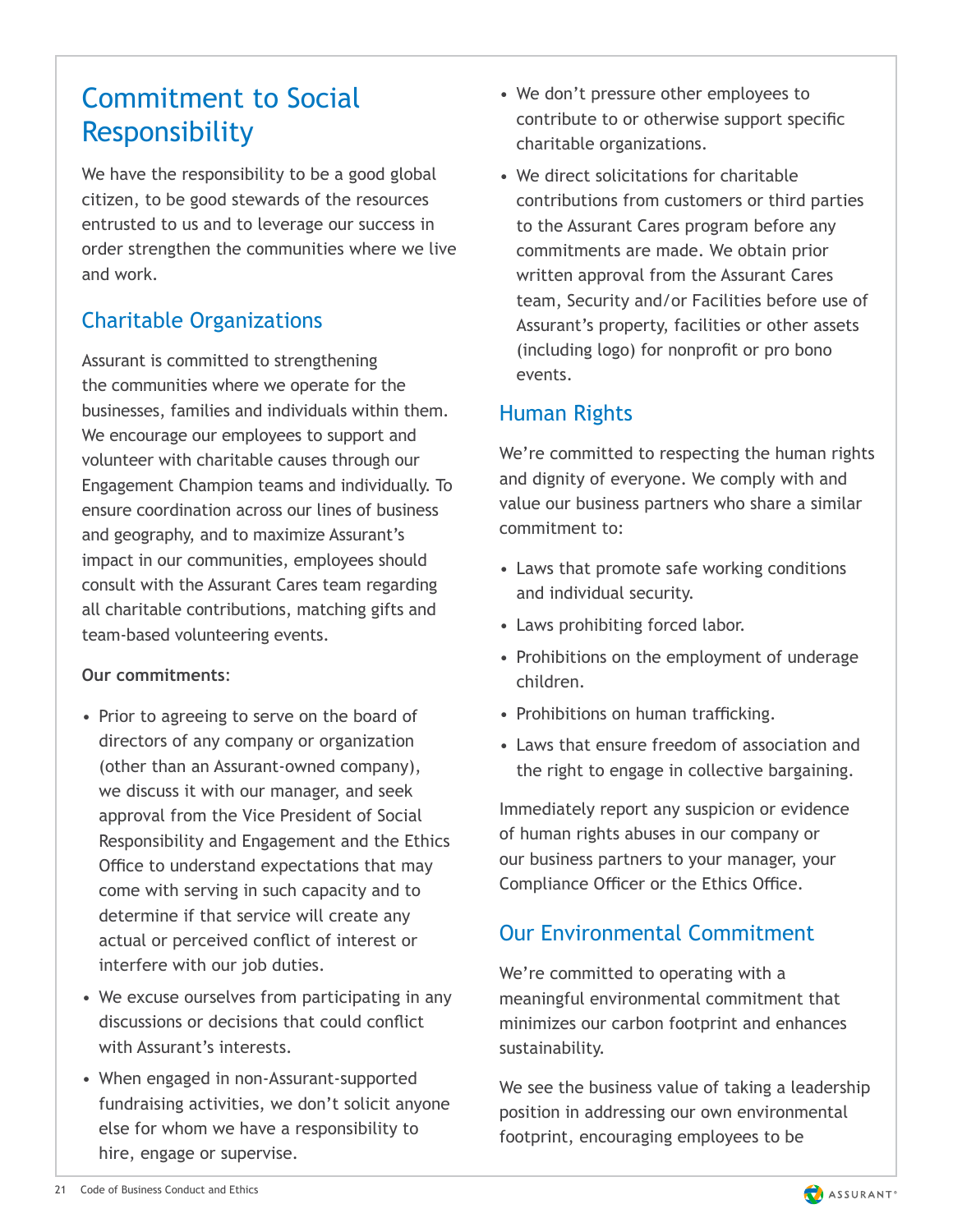environmentally conscious, finding innovative solutions to strengthen communities and helping customers become more resilient. We focus on managing multiple environmental risks and integrating sustainable business practices across our supply chain, in our investment practices

and throughout our operations worldwide. We all do better when we make decisions that care for and improve the environment. For more information regarding Assurant's environmental commitment, see the Social Responsibility Report.

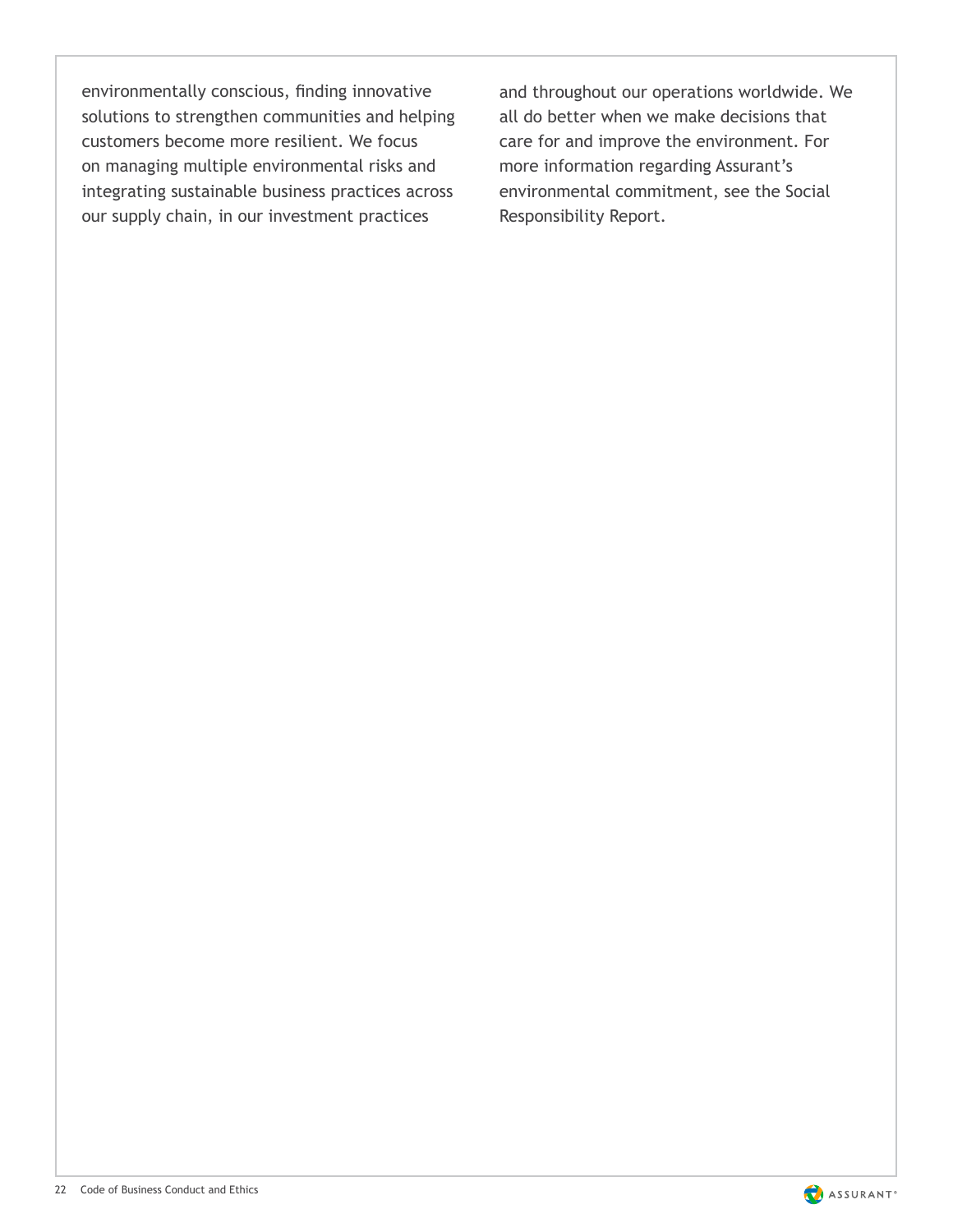### <span id="page-22-0"></span>Key Definitions

#### **Antitrust and Competition Laws:**

Antitrust and competition laws serve to prevent anticompetitive business practices, such as price fixing or impairing the ability of others to compete in the market.

#### **Anything of Value:**

A broad concept that includes, without limitation, financial or other advantages, such as cash payments, loans, inappropriate gifts, travel, lodging, services, amenities, employment opportunities and internships, charitable donations, and tickets to sporting and other events.

#### **Breach of Trust:**

A criminal offense involving dishonesty, breach of trust or money laundering. Some examples include, but are not limited to, theft, misappropriation, embezzlement, forgery, false identification, false report to law enforcement, tax evasion, drug possession with intent to distribute and writing of a bad check.

#### **Bribery:**

The intentional offer, promise or giving of anything of value, directly or indirectly, to or from any person to improperly influence that person as an inducement for that person to act improperly or refrain from acting properly, including in accordance with official or fiduciary duties or contractual or other obligations, or to gain any other improper advantage.

#### **Bullying:**

Typically a form of repeated, unreasonable, persistent and aggressive behavior directed at an individual or individuals that's intended to cause fear, intimidation, humiliation and distress or harm to another person's body, feelings, self-esteem or reputation.

#### **Chain of Custody:**

All steps in a supply chain that take possession of the product, including miners, transporters, exporters, processors and manufacturers. It provides record of the sequence of entities that have custody of minerals as they move through a supply chain that traces a material back to its origin. Some examples of a chain of custody regulation are verifying that slave labor wasn't used in any manufacturing process and that no parts used in production were obtained from sanctioned countries.

#### **Company Record:**

A record is any documented information (in any media like paper or digital) that's necessary to satisfy the needs of Assurant's business operations, legal and regulatory requirements, fiscal responsibilities and historical needs.

#### **Confidential Information:**

Information that you acquire, receive, learn, create, develop or have access to because of your employment at Assurant and that's not made readily available to the public.

Please refer to the [Assurant Information](https://assurantconnects.sharepoint.com/teams/Compliance/Information-Risk-Compliance-Office/Custom Page Library/Information Classification Guide.aspx)  [Classification Guide](https://assurantconnects.sharepoint.com/teams/Compliance/Information-Risk-Compliance-Office/Custom Page Library/Information Classification Guide.aspx) for more information.

#### **Conflict Minerals:**

A natural resource in the global supply chain extracted from a geographical region of conflict and used to finance civil wars and perpetrate human rights violations in that region.

#### **Conflict of Interest:**

A conflict of interest may occur when your personal interests or the activities you perform on behalf of Assurant interfere (or appear to interfere) with the company's, a shareholder's or a client's best interest. A conflict can arise when you take action or have interests that make it difficult to perform your company work objectively.

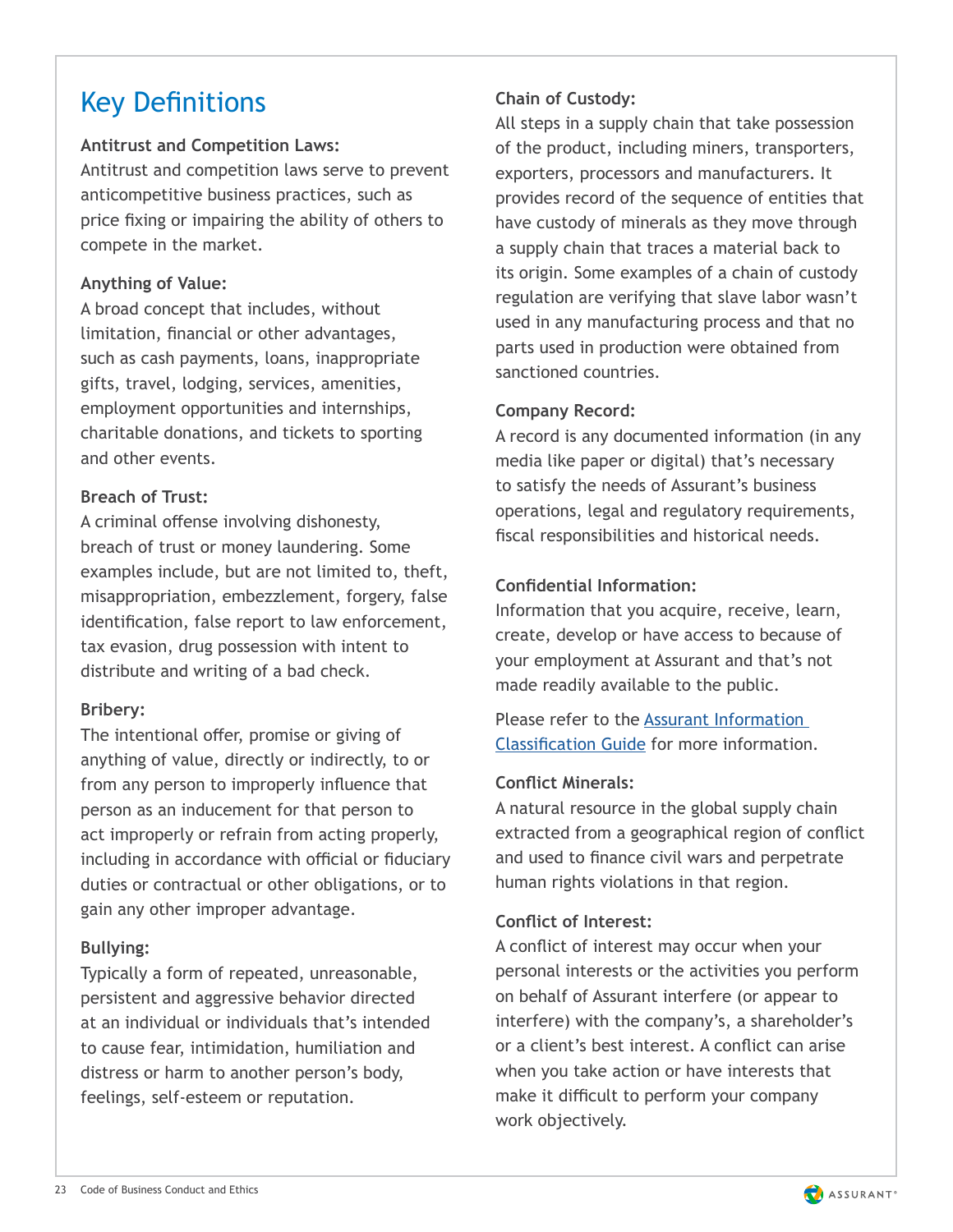#### **Discrimination:**

To treat a person or particular group of people differently, especially in a worse way from the way in which you treat other people on the basis of actual or perceived race, color, religion, national origin, ancestry, physical or mental disability, medical condition, genetic information, marital status (including registered domestic partnership status), sex and gender (including pregnancy, childbirth, lactation and related medical conditions), gender identity and expression, age, sexual orientation, past or present military service, immigration status or any other status protected by the laws or regulations in the locations where Assurant operates.

#### **Diversity, Equity and Inclusion (DEI):**

- **• Diversity**: It's who we are. Diversity encompasses the range of similarities and differences everyone brings to the workplace.
- **• Equity**: It's how we're treated. Equity is the guarantee of fair treatment, access, opportunity and advancement for everyone while striving to identify and eliminate barriers that have prevented the full participation of some groups.
- **• Inclusion**: It's how we feel. An inclusive workplace recognizes, appreciates and effectively utilizes the talents, skills and perspectives of everyone.

#### **Economic Sanctions:**

Economic sanctions are foreign policy tools that impose strict limits on a range of activities, including providing financial services or conducting transactions. They're imposed by governments or international bodies to try to isolate or impede a specified individual, entity or jurisdiction for some specified purpose or activity.

#### **Facilitation Payments:**

Payments to government officials to expedite an administrative action, such as securing a permit.

#### **Fraud:**

The use of deception with the intention of obtaining an advantage, avoiding an obligation or causing loss to another party. Internal fraud includes any effort by an employee to deprive Assurant or its customers and partners of any assets by theft, deception or other corrupt means.

#### **Government Officials:**

This term is defined broadly to include employees of government-controlled entities and public-international organizations, as well as elected officials and candidates for public office.

#### **Harassment:**

Unwelcome words, actions or behaviors that denigrate, disrespect or belittle an individual or create a hostile, offensive or intimidating work environment because of a protected category. Sometimes, a person's conduct may be considered harassment even if it wasn't intended to be offensive.

#### **Human Trafficking:**

Human trafficking includes, without limitation, recruiting, harboring, transporting, providing or obtaining a person for labor or services through the use of force, coercion, fraud or deception; the abuse of power or of a position of vulnerability; or the giving or receiving of payments or benefits to achieve the consent of a person having control over another person for the purpose of exploitation. Exploitation includes, without limitation, involuntary servitude, peonage, debt bondage or slavery, the removal of organs, sex trafficking or other forms of exploitation.

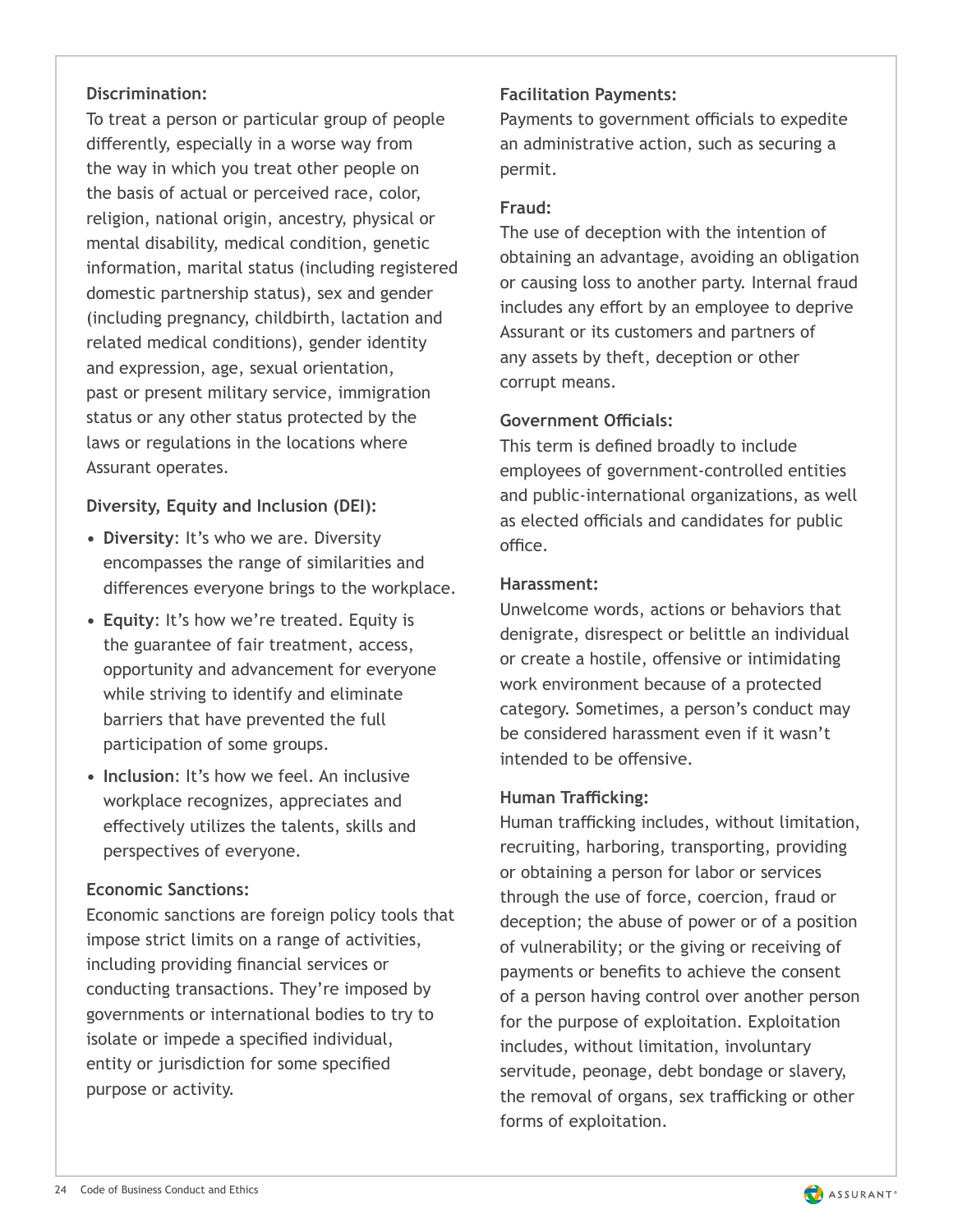#### **Inside Information:**

Information about a business organization that isn't generally available to or known by the public (also called "nonpublic information").

#### **Insider Trading:**

Insider trading involves trading in a public company's stock by someone who has nonpublic, material information about that stock for any reason. Insider trading can be either illegal or legal depending on when the insider makes the trade. It's illegal when the material information is still nonpublic.

#### **Intellectual Property (IP):**

Knowledge, ideas, discoveries, formulas, inventions, and other intangible assets that have commercial value and are protected under copyright, patent, service mark and trademark laws. Additional examples of intellectual property include technical inventories, brands and logos, software code, presentations, databases, customer lists, process documents and product designs and roadmaps.

#### **Legal Hold:**

A legal hold suspends all document destruction procedures to preserve appropriate records or information under special circumstances, such as anticipated or actual litigation or government investigations. Legal identifies what types of records, information or documents are required to be placed under a legal hold.

#### **Material, Nonpublic Information:**

Information that an investor likely would consider important in deciding whether to buy, hold or sell securities of a company.

#### **Money Laundering:**

Making money derived from unlawful activities "clean" by making it appear that the money came from legitimate sources or transactions.

#### **Protected Activities:**

Protected activities include reporting harassing conduct, discrimination or retaliation; filing a claim of harassment; providing evidence in any investigation; or intervening to protect others who may have suffered harassing conduct, discrimination or retaliation.

#### **Protected Characteristics:**

Protected characteristics are defined as age, ancestry, citizenship, color, creed, ethnicity, gender identity and expression, genetic information, marital status, mental or physical disability, national origin, pregnancy, race, religion, sex, sexual orientation, veteran status or other categories defined by federal, state or local law.

#### **People (HR)/Work-Related Concerns:**

Questions or concerns about benefits, conflict with a coworker or manager, workplace conduct, discrimination, performance, compensation, theft or harassment.

#### **Retaliation:**

Taking adverse action against an employee in response to that employee's good faith report of an actual or suspected violation of our code, company policies or legal requirements.

It's against company policy to retaliate against any Assurant employee or representative who, in good faith, reported a violation or suspected violation of law, this code, or other company policies. Additionally, retaliation against those who assist in an investigation into a reported violation is also prohibited. Any Assurant employee who retaliates against anyone who made a good faith complaint may be subject to disciplinary action by the company up to and including termination of employment.

#### **Sexual Harassment:**

Sexual harassment is unwelcome verbal or physical behavior based upon a person's